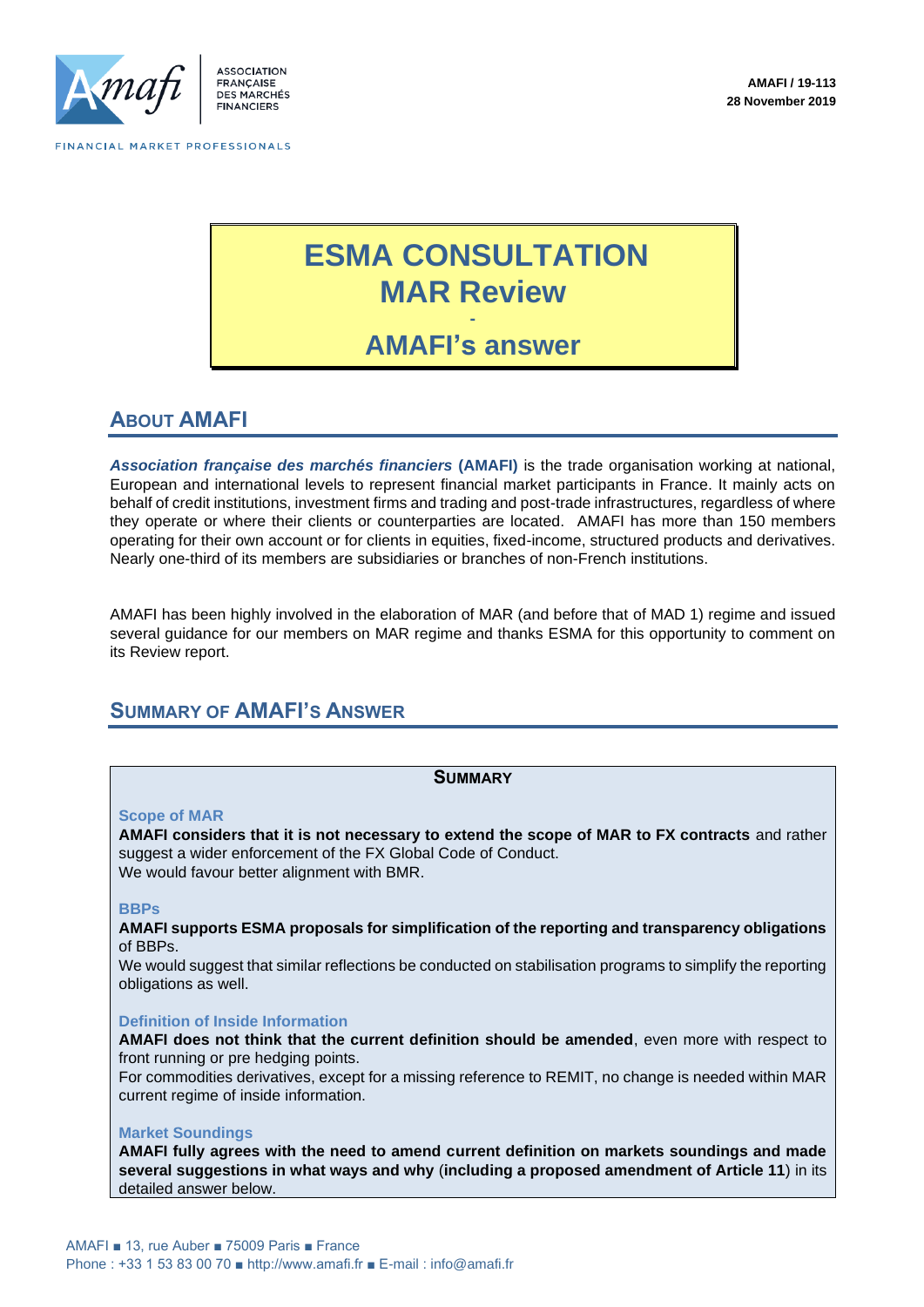

Most important issues to tackle are clarifying the disapplication of the regime for EuroPPs and early look meetings as well as further alleviation of the requirements where there is no inside information.

#### **Insider lists**

AMAFI believes in the usefulness of insider lists but supports proposals to make the regime **more effective and less burdensome, both for issuers and investment firms** acting on their behalf; especially considering the personal data included in the lists.

#### **Managers' transaction**

AMAFI disagrees with the proposal to extend Article 19(11) to issuers as well as to persons closely associated with PDMRs.

#### **Surveillance Framework**

AMAFI supports the need for a better harmonisation of reporting formats of order book data. AMAFI is opposed to amend MAR with relation to multiple withholding tax reclaim schemes.

#### **Sanction and measure**

AMAFI supports the objective of a harmonised base of administrative sanctions/ measures across the EU, especially if the intention is to facilitate their cross-border enforcement of market abuse related sanctions.

**AMAFI wishes to raise two important other concerns on issues not raised in the Consultation Paper**:

- **(1) Definition of Investment recommendation and its regime should as well be amended in our view** to tackle several and important issues.
- **(2)** On **Accepted Market Practices (AMPs)**, **AMAFI considers that Article 13 of MAR should be amended to clarify the exact role of ESMA** in the process of acceptance of AMPs.

## **OTHER MAR ISSUES NOT ADDRESSED IN THE ESMA CONSULTATION PAPER**

Like ESMA encouraged market participants to do so, AMAFI wishes to comment on some MAR issues that are not addressed in the Consultation Paper (CP) and on which we would like to share experience and proposals for improvement of the regime.

#### • **Investment recommendations (IR)**

Investment recommendation MAR regime has been one of the most problematic issue of MAR regime for AMAFI members. They have been struggling ever since MAR is in force, first because of the scope of investment recommendation (and how it articulates with MiFID II concepts of investment advice and investment research) and, second, because many requirements of level 2 text applying to those investment recommendations (mostly conflict of interests' disclosures and obligations in relation to objective presentation) are burdensome and operationally difficult to implement and comply with, as we can testify, no interest from clients.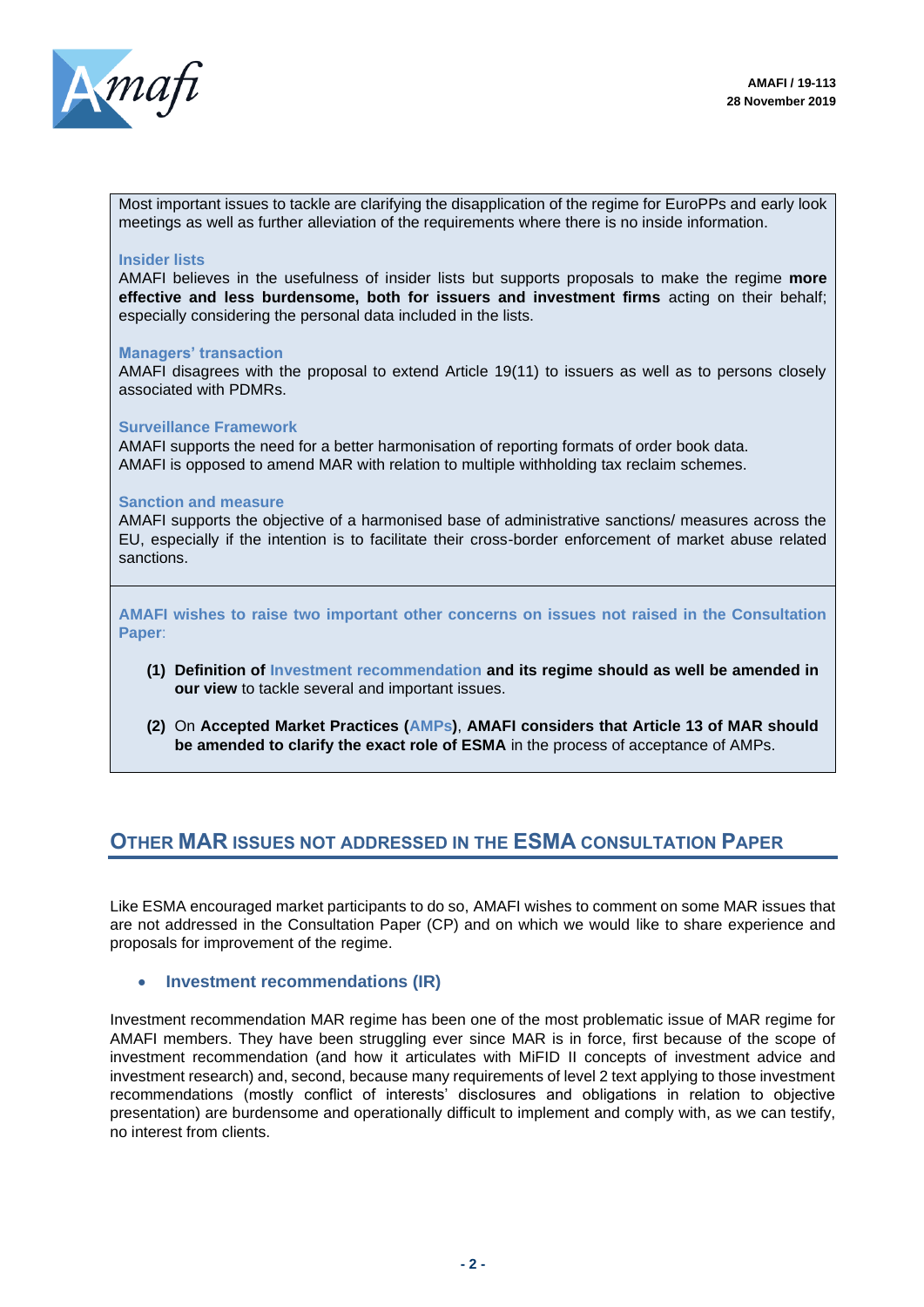

#### **(1) Issues from the definition of MAR investment recommendation (IR)**

IR regime may **materially affect the sales, sales trading and trading departments of investment services providers that exchange significant volumes of information flows with investors** on a daily basis. Any information flow that falls within the scope of MAR IR must comply with specific production and presentation restrictions that were not originally designed with the characteristics of some of these communications in mind.

MAR aims to create an obligation to present IRs in an objective and transparent manner, with disclosure of conflicts of interest, because such recommendations represent the opinion of a provider that is likely to encourage investors to adopt a particular investment strategy. This is typically the case for **MiFID investment research**: such research is produced within an organisational structure that makes it possible to implement the restrictions associated with MAR IR, notably because it is the result of in-depth reflections of the financial analyst and follows a strict, pre-determined drafting, approval and distribution process. In contrast, the market information flows relayed by salespeople and sales traders in wholesale trading rooms are inherently designed to be instantaneous and responsive and could not be prepared within a framework similar to that used for investment research without losing their value to customers. It is impossible to see how to apply conflict of interest disclosure requirements, assuming conflicts can even be identified, because the information is often purely factual, containing no opinion as such.

This issue relates to a wording issue we had with IR current definition is the reference to "distribution channels *or for the public*". **MAR did not repeat a very important definition of this notion that we had under MAD 1** texts. Indeed, previous article 1(7) of the MAD 1 implementing directive *2003/125/EC* provided that "*Likely to become publicly available information*" means "*information to which* **a large number of persons** *have access*".

**Deprived in MAR from that necessary clarification, some interpreted IR definition as not requiring to be sent to a large audience and that even where the communication is sent to a very few people, even more than one (!), can qualify this communication as an IR**. Hence a potential huge number of communications may now be considered as IR whereas it was surely not the objective of MAR. That flaw should be fixed in our opinion.

That is why **AMAFI would recommend that MAR revision will address the definition of IR to amend it in a way that sales memo would be explicitly excluded from the scope and that the last reference of the "public" should be clarified in the same way it was under MAD**.

#### **(2) Burdensome requirements applying to IR for a very low interest from clients**

AMAFI members have been facing a lot of operational issues where implementing some of the requirements from Delegated regulation 2016/958 on MAR IR. For instance, requirements of Article 4 (h) and (i) even more are burdensome considering the current definition of IR and led to very complex questions when applying to derivatives instruments notably.

Generally speaking, AMAFI members consider that information made available to clients in compliance with MAR requirements on IR do not seem to have an interest for them as testified by a very low number (like 0) of internet connections (when using websites) or clients' request to stop receiving the information (when using emails).

That is why **AMAFI recommends to further analysis on the relevance of those requirements, in the light of amendments needed on the definition itself of IR, and a cost-ratio in depth analysis.**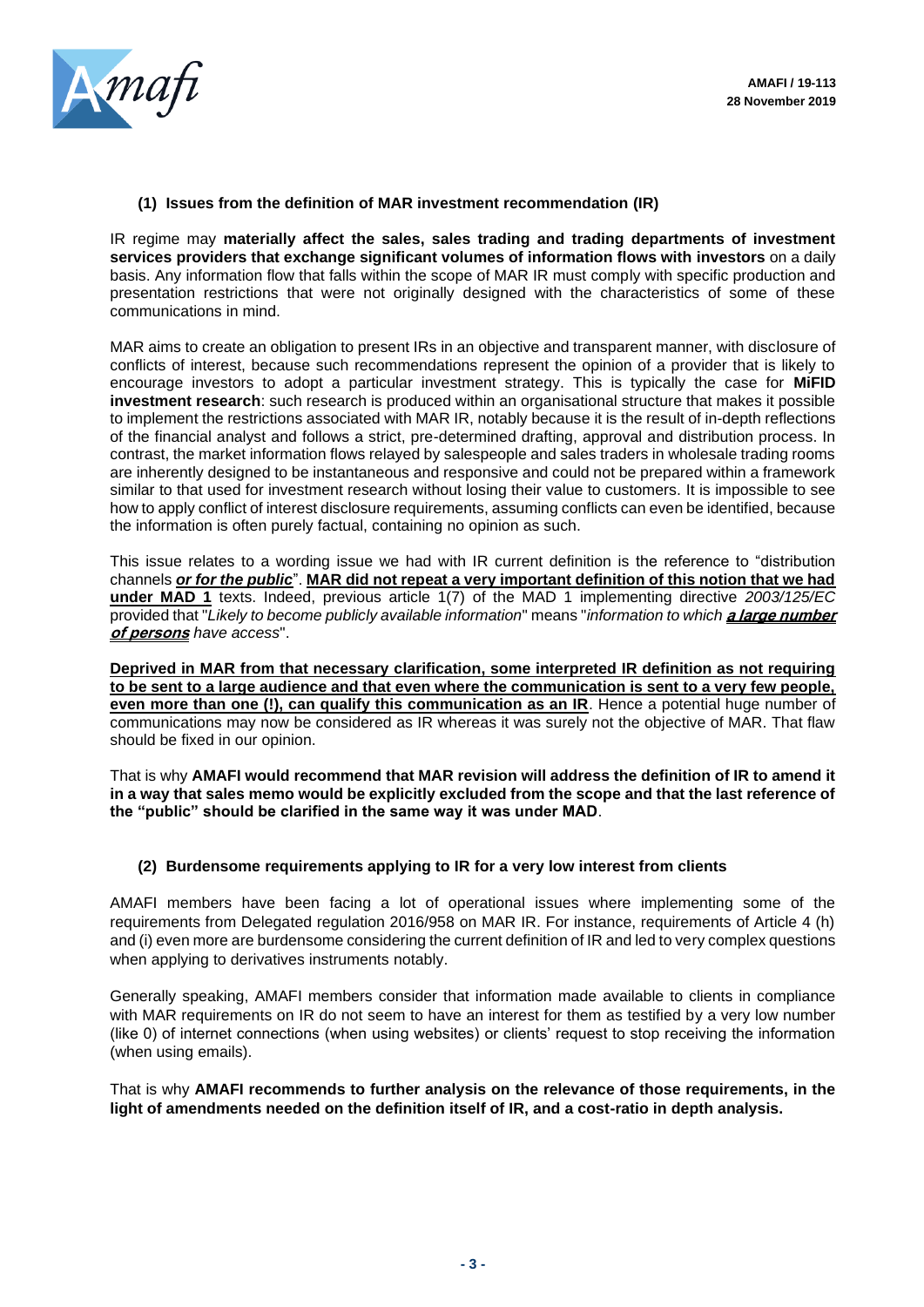

## • **Accepted Market Practice (AMPs)**

## **AMAFI considers that MAR review exercise should include an analysis as well on the role of ESMA in Accepted Market Practices (AMPs).**

As far as the liquidity contracts as AMPs are concerned, ESMA relied on its opinion (Opinion ESMA70-145- 76 « *Points for convergence in relation to MAR accepted market practices on liquidity contracts* ») to assess whether an AMP on liquidity contract could threaten the market confidence in the Union's financial market. Such approach, in our view, justified as for seeking European convergence, goes beyond MAR level 1 text and is contrary to the framework and objectives of MAR AMPs. ESMA is not supposed to define conditions but to actually issue an opinion on the compatibility of the AMPs with MAR. Moreover, an AMP is precisely considered within its national context because, like MAR provides it is "*legitimate and that the transactions and orders to trade were in conformity with accepted practice on the market concerned*". That is why "*An accepted market practice can only be established by the competent authority responsible for the market abuse supervision of the market concerned*". In that respect, seeking for European convergence within AMPs context make very little sense to us. Finally, through its Opinion, ESMA determined the legal standard for those AMPs which conditions the delivery of a positive opinion on its part, while it has no power to enact such a standard.

AMAFI consider that, in compliance with recital 42 and Article 13 of level 1 text of MAR, it is the exclusive role of NCAs to issue conditions or requirements attached to each AMP. ESMA should only issue a general opinion on whether such practice, as defined by the relevant NCA, is compatible with MAR and "*would not threaten the market confidence*" in the EU. To avoid in the future further legal uncertainty detrimental to those necessary practices, AMAFI would recommend slightly amending Article 13 of MAR to clarify that.

## **Article 13 of MAR**

 $\left[\ldots\right]$ 

3. Before establishing an accepted market practice in accordance with paragraph 2, the competent authority shall notify ESMA and the other competent authorities of its intention to establish an accepted market practice and shall provide the details of that assessment made in accordance with the criteria laid down in paragraph 2. Such a notification shall be made at least three months before the accepted market practice is intended to take effect.

4. Within two months following receipt of the notification, ESMA shall issue an opinion to the notifying competent authority assessing the compatibility of the accepted market practice with paragraph 2 and with the regulatory technical standards adopted pursuant to paragraph 7. **That opinion aims at assessing** ESMA shall also assess whether the establishment of the accepted market practice **as defined by the competent authority** would not threaten the market confidence in the Union's financial market. The opinion shall be published on ESMA's website.

[…]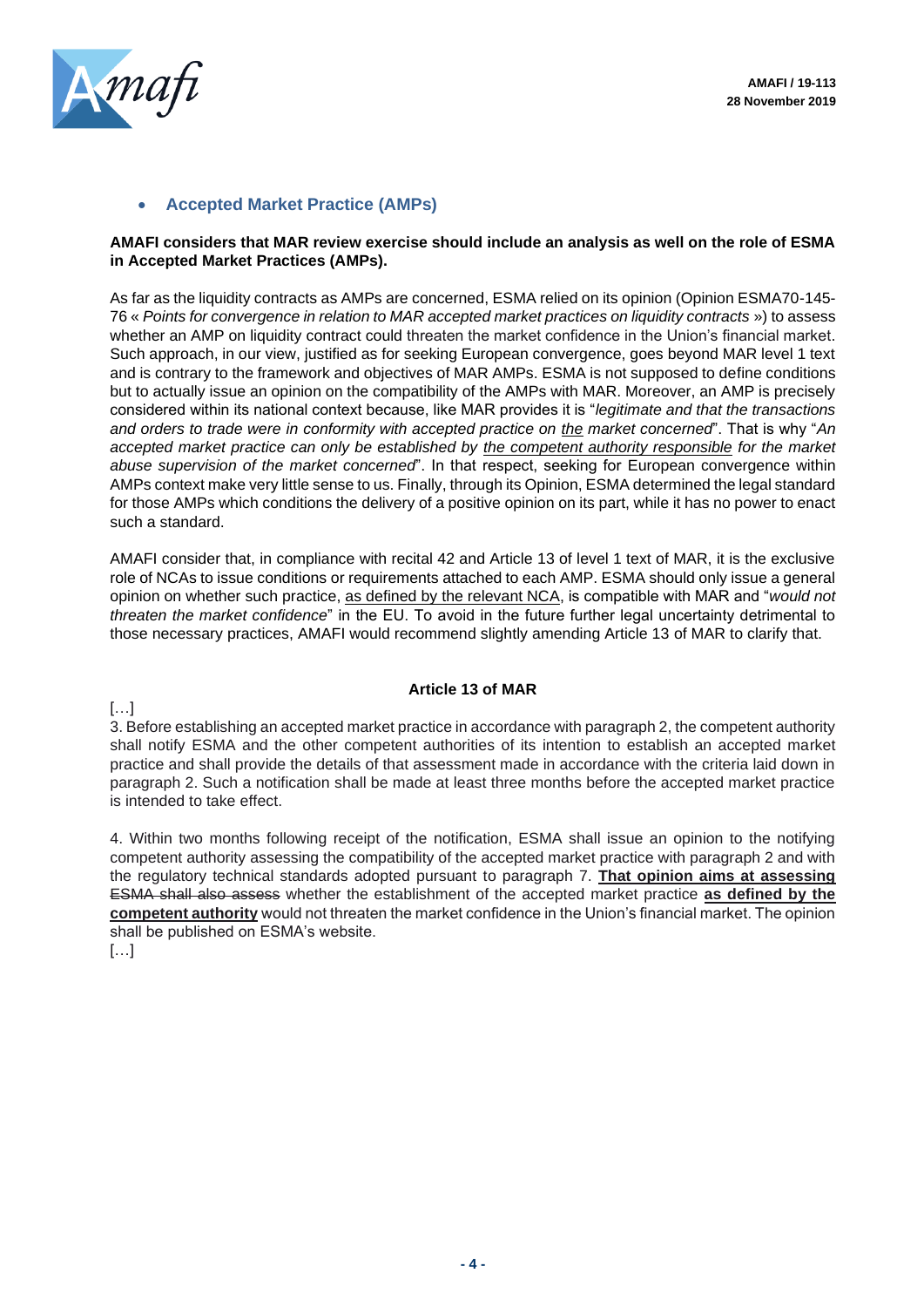

## **SCOPE OF MAR**

- **Spot FX contracts**
- **Q1 Do you consider necessary to extend the scope of MAR to spot FX contracts? Please explain the reasons why the scope should or should not be extended, and whether the same goals could be achieved by changing any other piece of the EU regulatory framework.**

## **AMAFI considers that it is not necessary to extend the scope of MAR to FX contracts**.

Firstly, as exposed by ESMA in paragraph 16, a Global Code of Conduct – designed especially for FX activities – is applied by several market participants (included most of AMAFI's members). AMAFI considers that such Code is more suitable than MAR for monitoring the integrity of the FX market. Indeed, contrary to MAR, this Code has been drafted considering specificities of FX activities and covers already main issues of MAR (conflicts of interest and handling of confidential information). In that respect, AMAFI believes that the Code both fits most of MAR objectives and is better designed to FX specificities.

Secondly, by considering FX specificities, the Code goes beyond MAR obligations in some issues which are specific to the FX contract. For example, "last look" practice is dealt with into the Code (Principle 17) and not with MAR.

Like outlined by ESMA in paragraph 17, "*it might be advisable waiting for the Code to be more deeply embedded into the market* […] *before promoting an amendment of MAR in that respect*". In order to help a wider application of the Code and not to generate distortion of competition between the actors that already adhere to it and the others (which do not adhere), ESMA could promote adherence to this Code (just as the European Central Bank does  $-\lim k$ ) and / or give it the status of "Professional Standard".

#### **Q2 Do you agree with ESMA's preliminary view about the structural changes that would be necessary to apply MAR to spot FX contracts? Please elaborate and indicate if you would consider necessary introducing additional regulatory changes.**

If the European Commission decided to apply MAR to spot FX contracts – inclusion to which AMAFI is opposed to (see answer to Q1) – **AMAFI agrees with ESMA developments** on the fact that important changes should be done into MAR to adapt its requirements to FX specificities as well as introducing a proper level of proportionality for those instruments. If such an amendment would be made, this would imply that FX spot contracts are financial instruments which would have huge and totally undesirable effects on MiFID II scope (that is not applicable to such contracts but only applies to financial instruments). As such, MiFID II scope issues should be considered separately through a dedicated consultation paper on MiFID II and not via a MAR review report.

Also, some MAR requirements would be highly complex and costly to implement to spot FX like surveillance and detection of potential market abuse (MAR, Article 16).

**The cost / benefit ratio of such amendment is negative**, in our view. On one hand, regarding costs, as it would have huge impacts on MAR and on other regulations such as MiFID II it would cause significant expenses. On the other hand, regarding benefits as we already have a Code which better covers this activity there does not seem to be any benefit to make this change.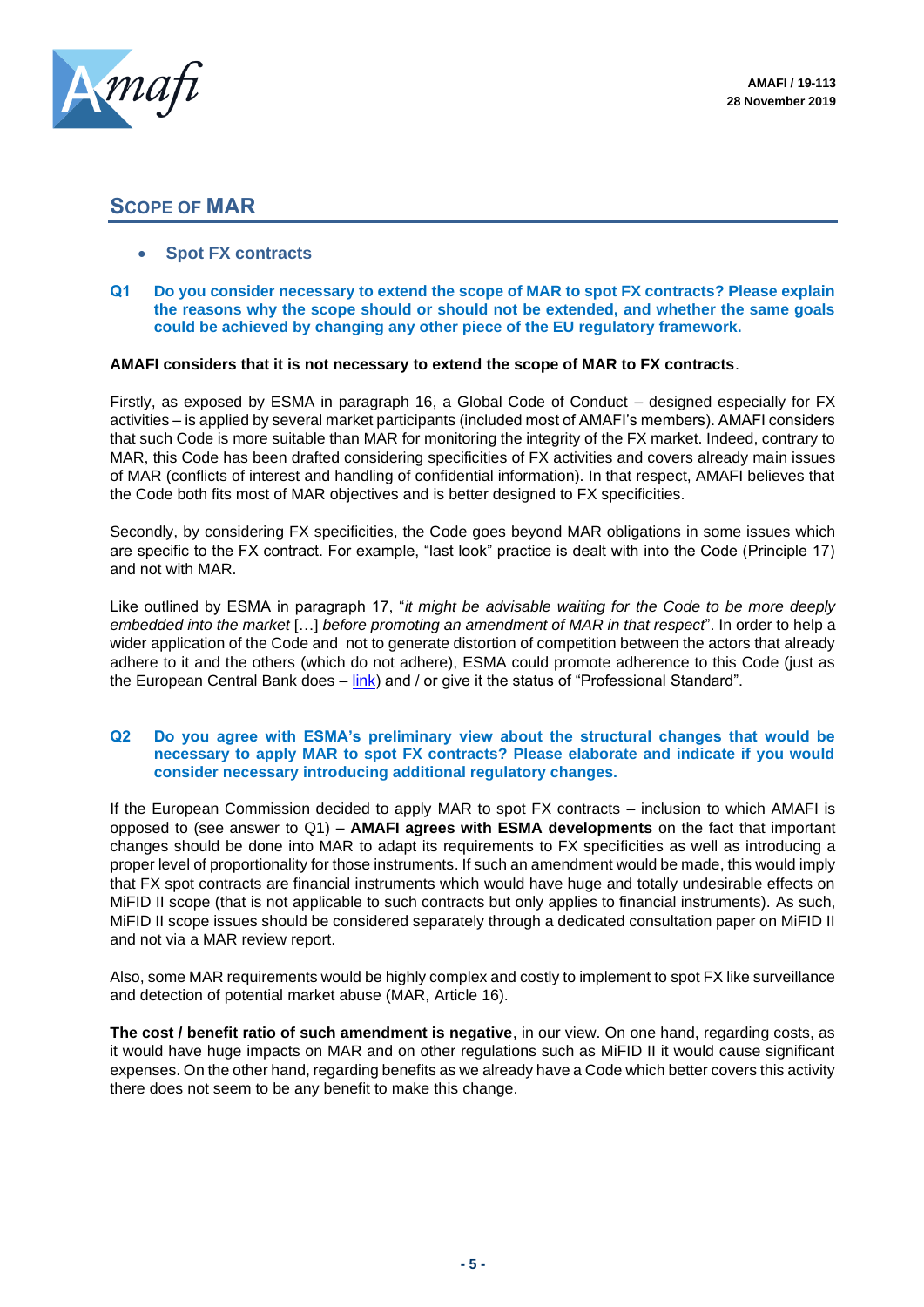

## • **Scope of application of the benchmark provisions**

#### **Q3 Do you agree with this analysis? Do you think that the difference between the MAR and BMR definitions raises any market abuse risks and if so what changes might be necessary?**

EU legislation is largely structured on a sectoral basis, fulfilling different purposes, which has led to some divergences between various EU instruments, such as overlaps, inconsistencies in definitions etc.

Whilst generally minor, those unintended divergences not only create an additional burden for entities subject to those rules, but also undermine the supervisory convergence which ESMA has been mandated to take an active role in, which may in turn create higher risk of, potentially involuntary, non-compliance.

Accepting that it would be unrealistic to try and achieve full alignment in the very short term, ESMA should place a major imperative on the process of achieving coherence in the Union's legislation.

**AMAFI therefore fully supports alignment between MAR and BMR with respect to definitions and sanctions.** Like ESMA outlined in the paper, such alignment should be done once the review of BMR is done.

- ✓ *Sanctions against (attempted) benchmark manipulation and powers of NCAs*
- **Q4 Do you agree that the Article 30 of MAR "Administrative sanctions and other administrative measures" should also make reference to administrators of benchmarks and supervised contributors?**

See answer to Q3.

**Q5 Do you agree that the Article 23 of MAR "Powers of competent authorities" point (g) should also make reference to administrators of benchmarks and supervised contributors? Do you think that is there any other provision in Article 23 that should be amended to tackle (attempted) manipulation of benchmarks?**

See answer to Q3.

**Q6 Do you agree that Article 30 of MAR points (e), (f) and (g) should also make reference to submitters within supervised contributors and assessors within administrators of commodity benchmarks?**

See answer to Q3.

## **ARTICLE 5 MAR – BUY-BACK PROGRAMMES (BBPS)**

- **Reporting obligations of BBPs**
- **Q7 Do you agree that there is a need to modify the reporting mechanism under Article 5(3) of MAR? Please justify your position.**

## **Yes, AMAFI fully agrees.**

Like ESMA outlined in the CP, Article 5 of MAR is quite challenging by requiring to report each transaction relating to the buy-back programme not only to the NCA of the trading venue where the shares are admitted to trading but also to those of each trading venue where they are traded.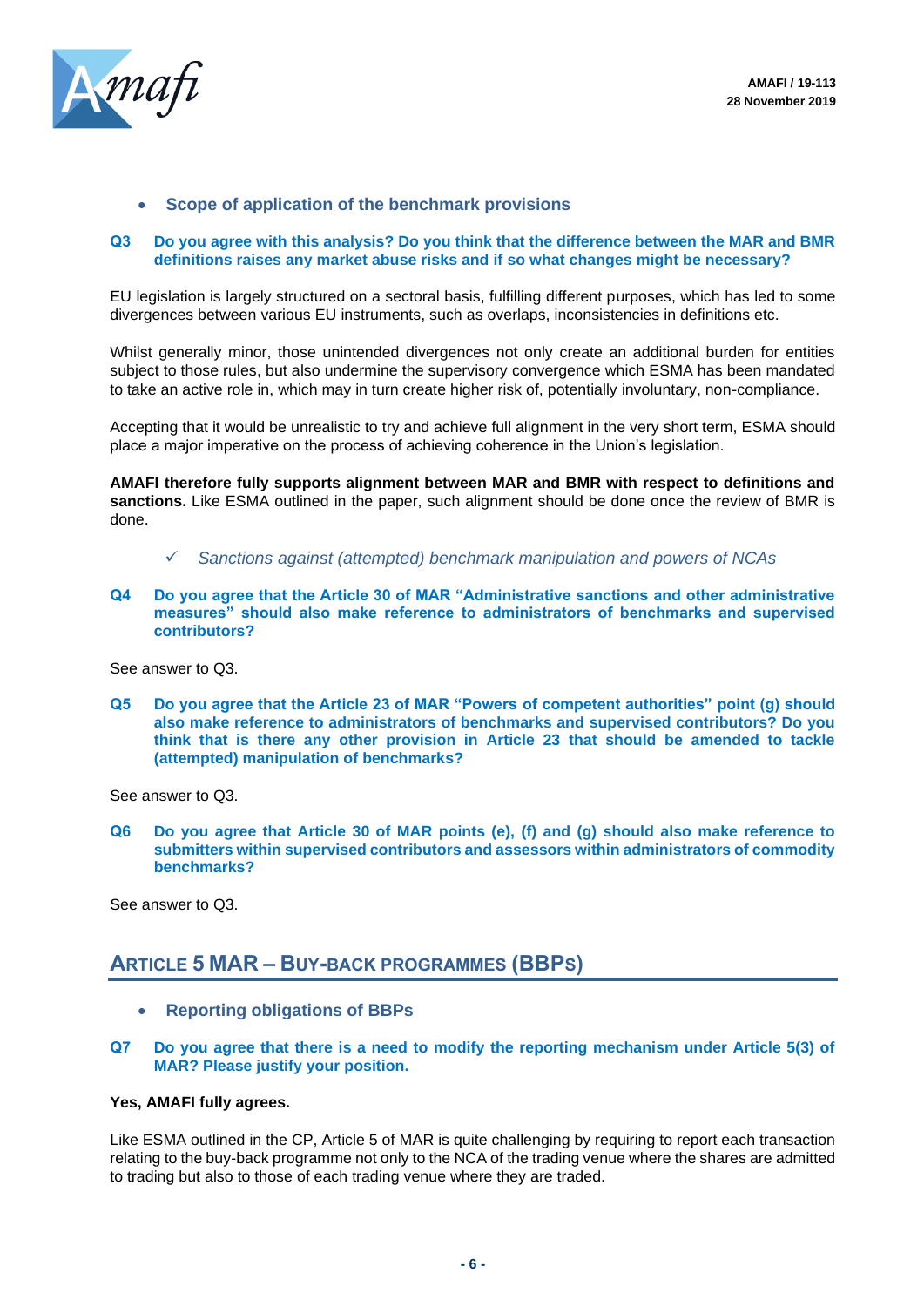

Indeed, issuers are often not aware of all trading venues where their shares are traded and as well have difficulties identifying the relevant NCA in relation to some trading venues.

Also, the content of the information that must be reported must be called into question since the detailed format is over demanding for a low added value.

Therefore, **AMAFI agrees and support the need to modify the reporting mechanism** under Article 5(3) of MAR.

Going further, AMAFI considers that a **similar reflection should be conducted on reporting mechanism of stabilisation operations** under Article 6(4) of Delegated Regulation 2016/1052 for reporting of stabilisation transactions, where, likewise, potentially several NCAs are identified as relevant authority.

## **Q8 If you agree that the reporting mechanism should be modified, do you agree that Option 3 as described is the best way forward? Please justify your position and if you disagree please suggest alternative.**

**Yes, AMAFI agrees with the fact that the reporting mechanism should be modified. We agree as well with the proposal of Option 3 (i.e. only report to the NCA of the market the most relevant in terms of liquidity) that would be indeed the best way forward.**

**Option 1 is not good** since we believe that modification of the reporting obligation of BBPs should be made.

Option 2 has the merit to reduce the number of NCAs to which issuers must report and would be less burdensome that the current regime and quite pragmatic. However, the drawback of Option 2 is that it could prevent, in some cases, to privilege the most concerned NCA where, **shares are actually traded elsewhere** than the exchange of first admission to trading.

**That's the merit of Option 3 that ensures that the most concerned NCA receives the information** and still allows others to receive it as well upon requests. Option 3 remain relatively easy for stakeholders to apply since the identification of the most relevant market in terms of liquidity is an information directly provided by ESMA in its MiFID data base (Equity [Transparency](https://registers.esma.europa.eu/publication/searchRegister?core=esma_registers_fitrs_equities) Calculation Results with the field "MRMTL" (*Most Relevant Market in Terms of Liquidity*). From such information, it easy to deduce from it the relevant NCA.

• **Simplification of the reports for BBPs**

#### **Q9 Do you agree to remove the obligation for issuers to report under Article 5(3) of MAR information specified in Article 25(1) and (2) of MiFIR? If not, please explain.**

**Yes, AMAFI agrees with ESMA proposal** to remove the obligation of issuers to report under Article 5(3) of MAR information specified in Article 25(1) and (2) of MiFIR since NCAs can have access to it under **MiFIR** 

## **Q10 Do you agree with the list of fields to be reported by the issuers to the NCA? If not, please elaborate.**

## **Yes, globally.**

As a preliminary comment, **such list is very welcome since the content of the reporting is not today harmonised.** To our knowledge, only AMF and BaFIN clarified what fields they respectively require but there are divergences between them. There should be a clear harmonisation in all European countries on the reporting requirements. In that respect, ESMA proposal is very welcome.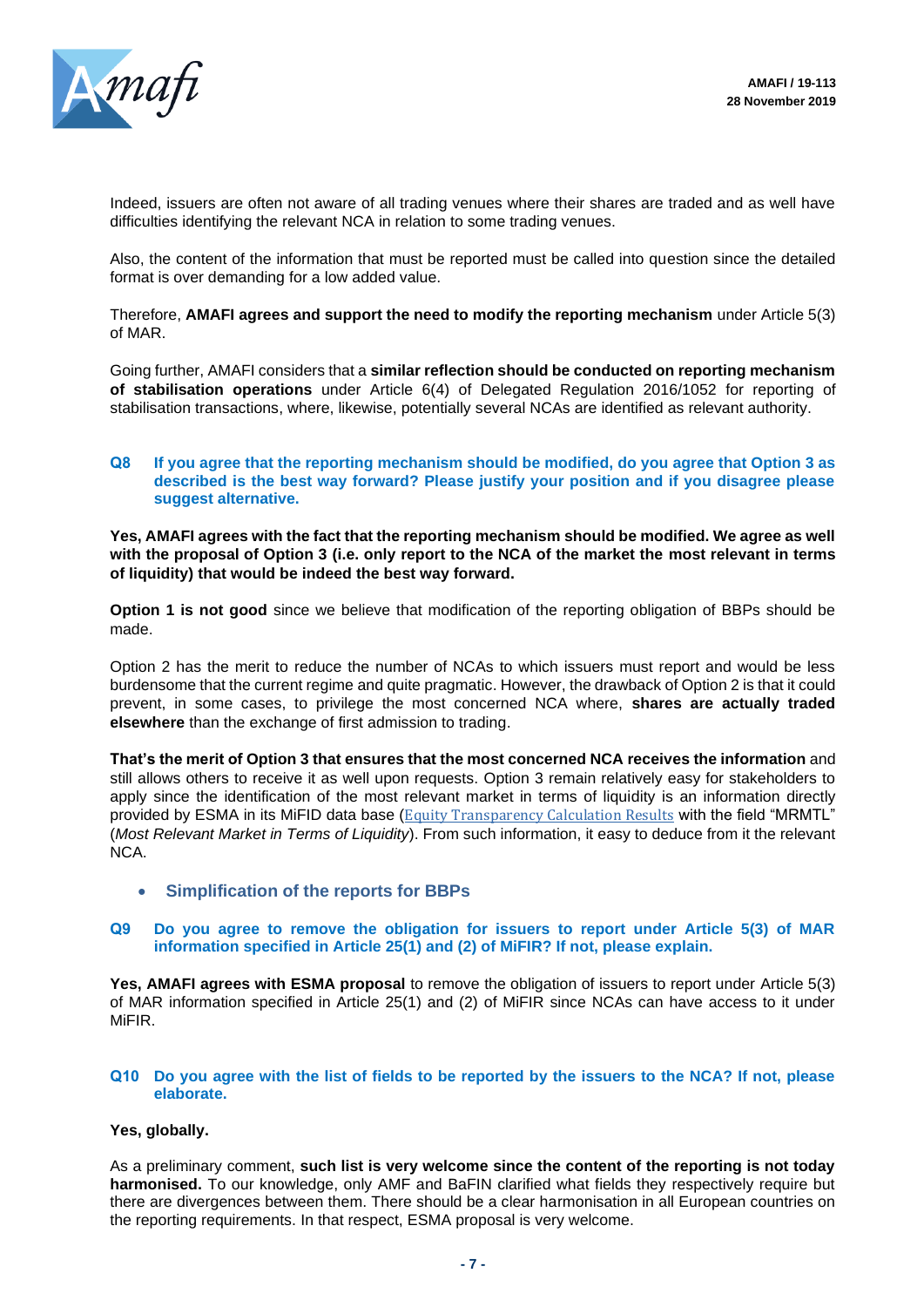

#### The **list as proposed by ESMA includes all necessary information**.

Most fields included in ESMA list seem relevant, except maybe field 3 ("*trading venue transaction identification code*") that is not really a valued information for market participants (even if for NCA it could be). Also, in many cases, fields 7 ("*buyer identification code*") and 12 ("*buyer decision maker code LEI*") could be redundant.

Along with LEI fields, **AMAFI would suggest adding Names of the issuer and of the Executing broker**. That would help the understanding for market participants and the public (even though for NCA, LEI are probably enough).

Also, it is of the utmost importance that the **list set up by ESMA is one of maximum harmonisation and make it compulsory to prevent each NCA to remove or add fields.** Again, there should be a clear harmonisation in all European countries on the reporting requirements. It would foster even more the harmonisation if only one language (e.g. in English) could be enough, if possible.

• **Transparency of transactions related to a BBP**

## **Q11 Do you agree with ESMA's preliminary view?**

**Yes**, we agree with ESMA's preliminary view that the publication of disaggregated format is not useful for market participants. Solely the aggregated format is.

## **Q12 Would you find more useful other aggregated data related to the BBP and if so what aggregated data? Please elaborate.**

It could be useful to have aggregated data on a monthly basis as well.

## **ARTICLE 7 MAR – DEFINITION OF "INSIDE INFORMATION"**

- **Effectiveness of the definition of "inside information" in preventing market abuse**
	- ✓ *Definition of inside information and its effectiveness in preventing market abuse*
- **Q13 Have market participants experienced any difficulties with identifying what information is inside information and the moment in which information becomes inside information under the current MAR definition?**

#### **None that would justify changing the current MAR definition.**

## **In AMAFI's view, current definition of inside information is sufficient to cover all information relevant for NCAs and market participants to effectively monitor market abuse.**

The other merit of such definition is that it is stabilised for a long time now and as such, all stakeholders share a collective and mature understanding of it, including a comprehensive cases law of interpretation. Any change to it at this point would mostly create regulatory and legal instability which is detrimental to the financial market as a whole. It would imply implementation costs (like staff training, compliance costs in updating procedures and internal policies) without any evidence of that such change is needed, in our opinion. Considering all regulatory reforms that are happening at the same time, we should promote that, in that field, only necessary amendments or changes are contemplated to avoid any unnecessary further instability.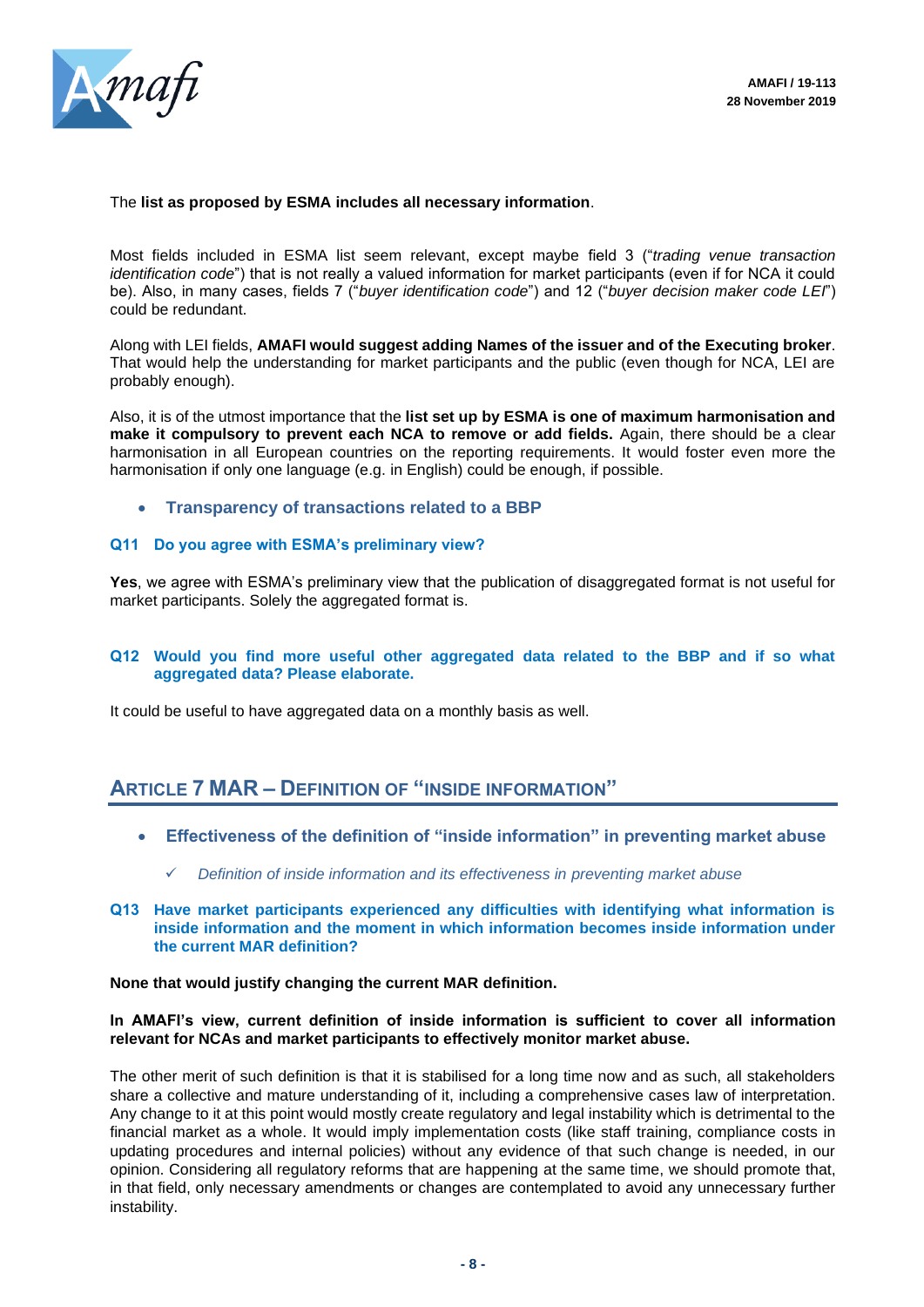

In a context where the role of markets is becoming increasingly central in financing the economy, it is essential not to create regulatory instability that could affect investor confidence and hence the smooth functioning of these markets. For AMAFI, the cost-benefit ratio does not justify the need to change the definition of inside information.

That being said, it is worth mentioning that AMAFI members still face some issues in qualifying the information as inside information or not, for Debt Capital Markets most likely.

For Equity activities, it is quite straightforward, but it is not as easy for debt instruments. Those issues are, in our opinion, not directly linked to the definition itself of inside information but to the specificities of debt instrument where many parameters could have impact on the "price sensitive" effect of an information. Perhaps some level 3 Guidance could help in the matter to provide some comfort to market participants by, for instance, providing a list of relevant criteria to take into account for assessing inside information in the context of Debt issuance. It would also mitigate the risk that, being overcautious, some would systematically qualify the information as inside information (and the prejudice such practice would have in terms of efficiency and risk-based approach…).

Finally, the moment where the information is qualified as inside information is an important point. AMAFI wish to outline that market participants assess necessary *ex ante* the possible significant effect on the relevant prices for deciding if the information is insider. On the other hand, NCAs can rely on *ex post* information when investigating potential market abuse cases. It seems often easier to consider *ex post* that the information should have been considering as insider information. Therefore, ESMA could perhaps usefully provide guidance to NCAs to remind that the assessment is being done *ex ante* and should not rely on the actual *ex post* effect on the price.

#### **Q14 Do market participants consider that the definition of inside information is sufficient for combatting market abuse?**

#### **Yes.**

Like answered in the previous question, yes, in AMAFI's view, current definition of inside information is sufficient to cover all information relevant for NCAs and market participants to effectively monitor market abuse.

## **Q15 In particular, have market participants identified information that they would consider as inside information, but which is not covered by the current definition of inside information?**

**No,** we have not.

#### *Inside information for commodity derivatives*

## **Q16 Have market participants identified inside information on commodity derivatives which is not included in the current definition of Article 7(1)(b) of MAR?**

No, **we have not identified price relevant information which is not covered by the current definition of inside information relating to commodity derivatives**, which is appropriate as it recognises the structural difference between information on an issuer of securities and information on a commodity derivative contract.

With regard to the special definition of inside information for emission allowances under MAR, it is still unclear for gas and power market participants what constitutes 'inside information' in relation to emission allowances, which is not already covered by the definition of inside information under Article 2(1) REMIT.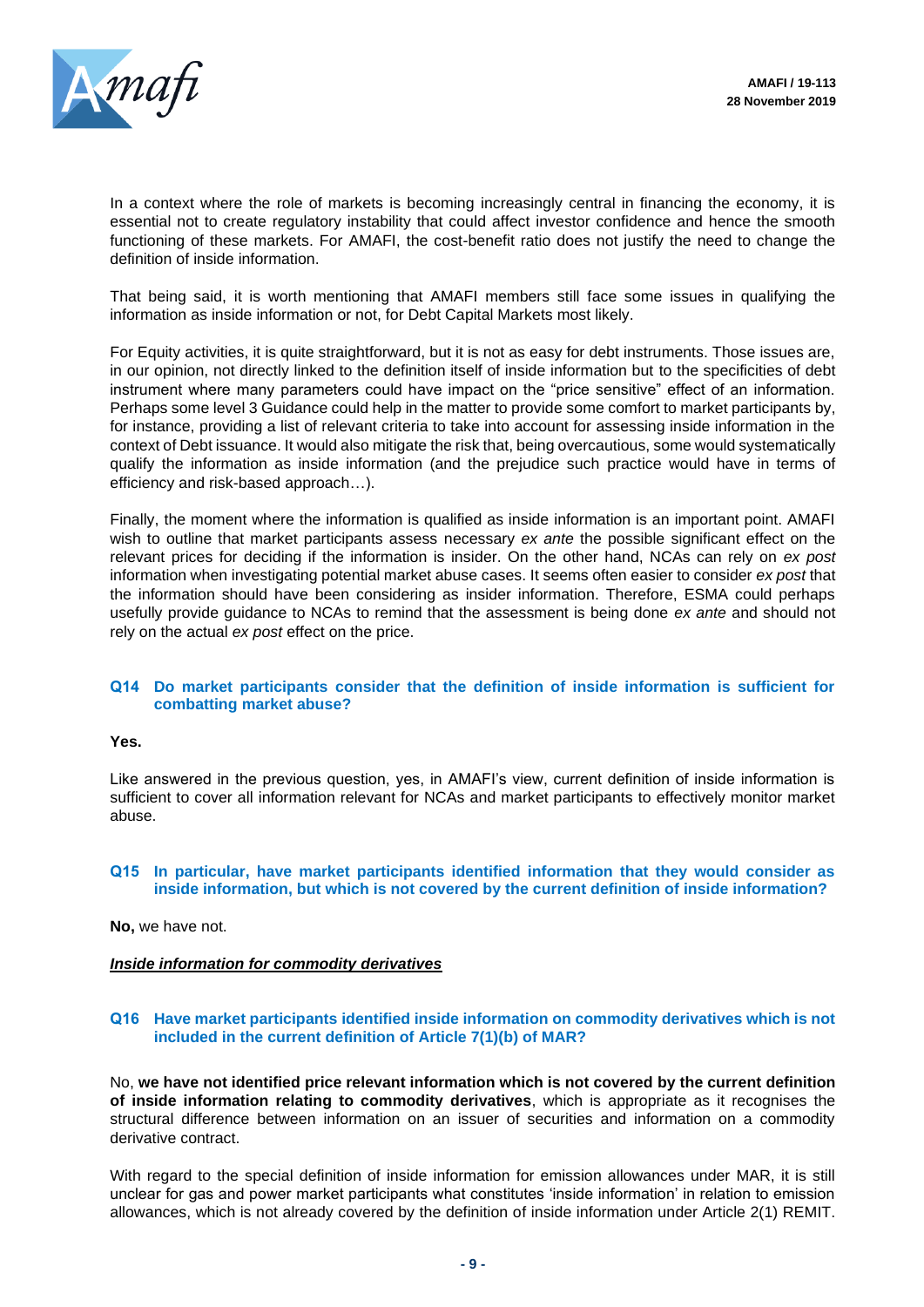

It is our experience that in practice all potential inside information concerning emission allowances and derivatives thereof, as well as concerning power and gas markets (both physical and financial) is already sufficiently covered and published under REMIT. Therefore, we believe that the current definition of 'inside information' in relation to emission allowances of MAR creates an unnecessary additional layer of complexity and legal insecurity for wholesale energy market participants and this without any obvious benefits. We emphasize the importance of the coherence of the definition of inside information in respect of commodity derivatives under both MAR and REMIT as wholesale energy market participants are active in both physical and financial markets, in particular to hedge their commercial physical positions. Information that is not (incl. own trading strategy and plans) inside information under REMIT, should not constitute inside information under MAR neither.

Consequently, we propose to introduce a r**eference to the definition of inside information of REMIT<sup>1</sup> into MAR**. This would mean that wholesale energy market participants would have to comply exclusively with the *lex specialis* REMIT definition of insider information with regard to emission allowances, and power and gas commodity derivatives. This approach substantially reduces complexity for the real economy.

In respect of listed **agricultural commodity** derivatives markets, **no specific concern** has been mentioned about the current MAR definition. In particular, the current definition allows market participants to share a common understanding of the information that should qualify as inside information.

#### **Q17 What is an appropriate balance between the scope of inside information relating to commodity derivatives and allowing commodity producers to undertake hedging transactions on the basis of that information, to enable them to carry out their commercial activities and to support the effective functioning of the market?**

The definition of inside information in relation to commodity derivates and **the additional criteria that it should relate to disclosable information to be made public is key** to allow commodity producers to hedge their commercial risks via commodity derivatives transactions. EU legislators have agreed for specific reasons to retain the additional condition already mentioned in the previous MAD, namely *that the inside information has to be reasonably expected to be disclosed or required to be disclosed in accordance*  with legal or regulatory provisions at the Union or national level, market rules, contract, practice or custom, *on the relevant commodity derivatives markets or spot markets*. These specific reasons, which were mentioned by the EU Commission in its legislative MAR proposal and impact assessment, are still valid.

A specific definition for inside information for commodity derivatives is justified by the **differences between commodity derivatives and security markets, which require a different approach** to regulating inside information. The main difference is that commodity market participants must be able to hedge their physical production needs and related commodity price risks. It is therefore key that a different definition of inside information applies to commodity derivatives.

Any general disclosure obligation (by applying the general definition of inside information under MAR) would dramatically restrict the ability of physical market participants to hedge, other than from a distressed position, and this in turn would lead to increased overall costs of trading and production for those participants and therefore increased costs for consumers.

In conclusion, for commodity derivatives, priority should remain to give comfort for market participants that **they can perform their hedging interventions without being exposed to regulatory uncertainty via too wide a definition** in a domain where disciplinary case-law is limited.

<sup>&</sup>lt;sup>1</sup> As both article 2(1) of REMIT, as well as recital 12 of REMIT so as to clarify that one's own trading plans and strategy do not constitute inside information.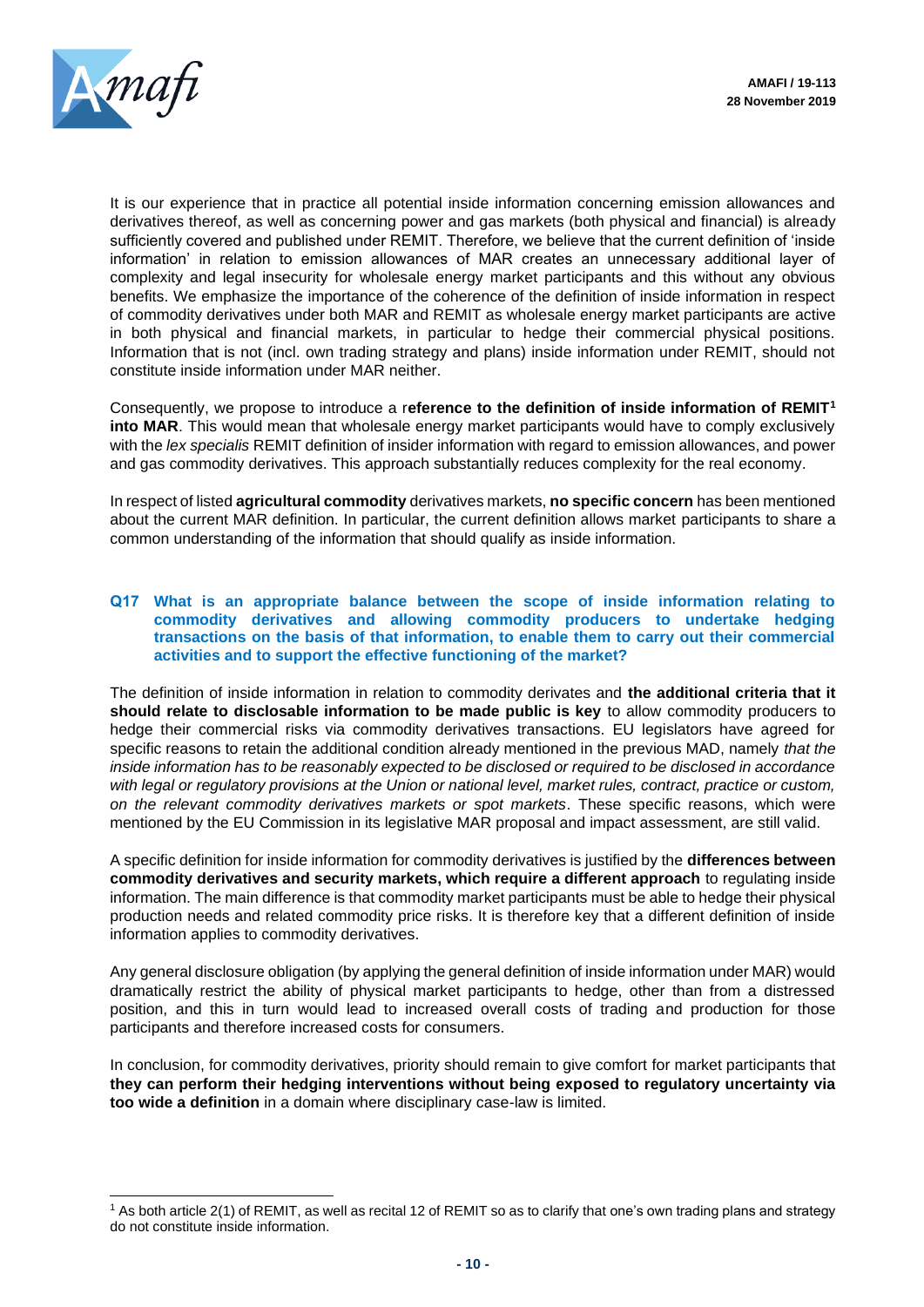

#### **Q18 As of today, does the current definition of Article 7(1)(b) of MAR allow commodity producers to hedge their commercial activities? In this respect, please provide information on hedging difficulties encountered.**

We are not aware of material hedging difficulties and from that perspective we don't see a need to change the current definition of Article 7(1)(b) of MAR.

**Q19 Please provide your views on whether the general definition of inside information of Article 7(1)(a) of MAR could be used for commodity derivatives. In such case, would safeguards enabling commodity producers to undertake hedging transactions based on proprietary inside information related to their commercial activities be needed? Which types of safeguards would you envisage?**

Like developed in answers to Q 16 and 17, **AMAFI disagrees with applying the general definition of inside information to commodity derivatives.** 

Globally speaking, we would rather recommend remaining MAR unchanged so as to favour legal and regulatory stability, like explained in our answer to Q 15.

No specific concern has been noted for agricultural listed derivatives. For energy commodities, again, we would recommend that MAR refer to REMIT definition of inside information like explained in our answer to  $Q$  16.

## *Definition of inside information with respect to "front running" conduct*

**Q20 What changes could be made to include other cases of front running?**

**None.**

## **AMAFI does not believe that any change should be made on the definition of inside information to include "other" cases of front running.**

AMAFI considers that the **current definition of Article 7(1)(a) does already include the orders**. If information related to a client order is of a precise nature, not public and likely to have a significant effect on the relevant prices of financial instruments, it might be considered as an inside information.

**In that respect, Article 7(1)(d) may create confusion** that orders would only be considered as inside information for "*persons charged with the execution of orders*". One can further argue that such wording is too restrictive as other people within an investment firm can have access to a pending order without being *the* person in charge of the order. A solution could be to remove Article 7(1)(d). An alternative solution would be to keep but amend it and prefers the wording known in MiFID II for designating staff involved in execution of client orders and relate to the persons whom conversations and communications are to be recorded in compliance with Article 16(7) of MiFID II.

## On the issue of front running, **we would like to point out that "front running" behaviour and insider dealing are two very different things.**

Like ESMA noted in the paper, "front running" behaviour (meaning acting based on a client order to take benefit from it, for our own account or for another client on the detriment of the first client) is already and properly covered by MiFID II which is the proper regulatory framework to do so. The issues at stake is treating clients fairly and managing conflicts of interests.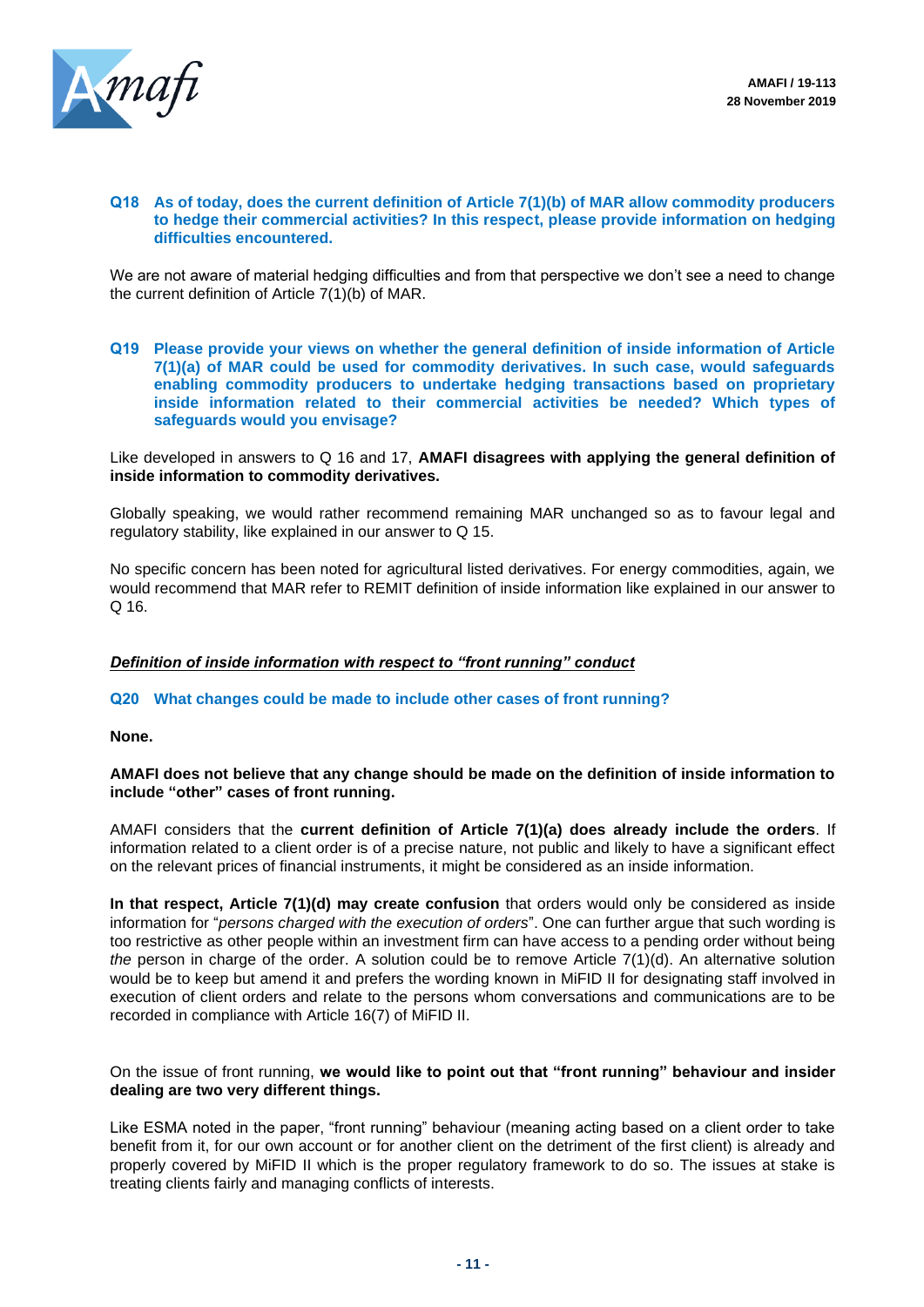

In some cases, it may be that in top of those MiFID II issues, the client order could be for some reasons considered as inside information. If that the case, based on the current definition of inside information, it would be consider as insider dealing. But it should be clear that it could not be systematically the case.

## **Q21 Do you consider that specific conditions should be added in MAR to cover front-running on financial instruments which have an illiquid market?**

#### **No.**

AMAFI consider that the liquidity of a market or a financial instrument is indeed relevant to assess the possible effect on the prices, hence for qualifying inside information.

However, it does not seem appropriate to amend the current definition of inside information to include specifically that element since many other elements would also have to be included as well. Also, it would be detrimental to add specific conditions on liquidity for front running behaviour because liquidity is relevant not only for front running and it would be misleading to imply that it is.

Lastly, that amendment would imply that investment firms would then have to formally implement such criteria of liquidity in their surveillance systems set up in compliance with article 16.2 of MAR for insider dealings detection which is operationally and technically burdensome, highly complex and extremely costly.

## *Pre-hedging*

#### **Q22 What market abuse and/or conduct risks could arise from pre-hedging behaviours and what systems and controls do firms have in place to address those risks? What measures could be used in MAR or other legislation to address those risks?**

#### **AMAFI disagrees with development made in ESMA paper that implies that pre hedging behaviours most likely affect the market price and qualify as insider dealing.**

First, like front running behaviour, pre hedging behaviour and insider dealing are two very different things and MiFID II already provide requirements aiming at preventing of impacting negatively the client and managing potential conflict of interests raised by such practice. Also, it is inaccurate in our view to consider that request for quotes "*often*" meets the definition of inside information because request for quote will not be precise enough to qualify as an inside information since we cannot reasonably expect that the client will actually deal on the basis of the quote.

Like ESMA noted, pre hedging also help reducing disruptive effects of large orders on the market and it that way is beneficial to the integrity of markets. Therefore, we disagree with qualifying pre hedging as possible market price manipulation. Also, like said before, we disagree with the assumption that a request for quote is inside information.

Unlike ESMA, AMAFI considers that it is quite unlikely to have pre hedging behaviour qualifying as market abuse.

Also, pre hedging is an important function for the smooth operation of financial markets, benefitting clients by allowing brokers to provide increased liquidity to their clients and provide the quality of execution expected by clients (including, but not limited to, price). The main risk that could arise from pre hedging behaviours is a conduct risk and the potential prejudice for the client where like ESMA noted in § 102, many firms act in the same time on the same quote that is more likely to have an impact on the price that could impact negatively the client. On the other hand, precisely thanks to pre hedging, the firm can reduce its risk and therefore offer a better price for the client. By doing so, it helps to achieve its best execution duties.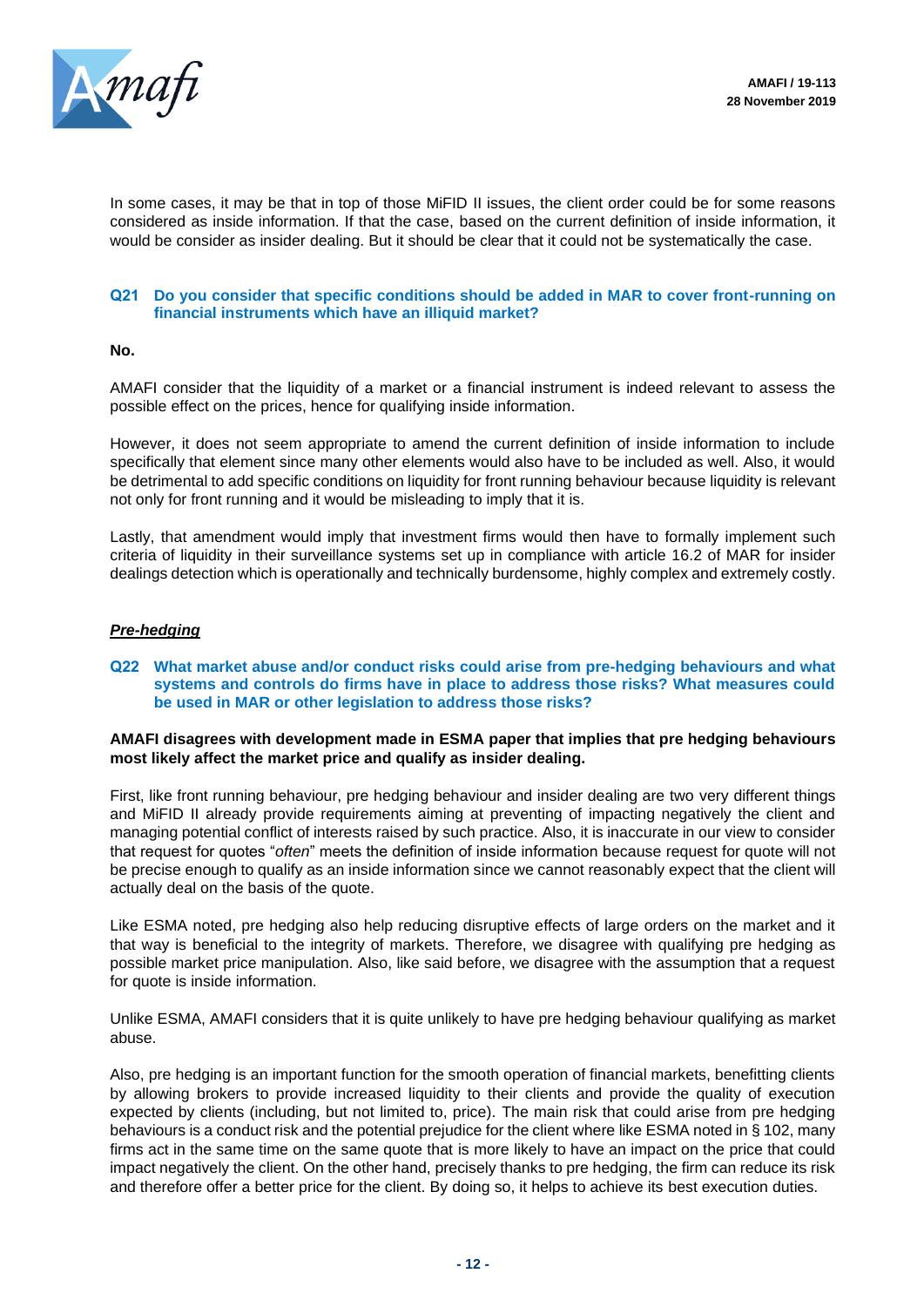

Therefore, in AMAFI's view, the stake is the better possible management of clients' orders around fair execution. Ultimately, clients should be made aware and somehow consent to pre hedging activities. Such transparency towards clients contributes to make their concern and benefit primary objective of pre hedging practices.

In any case, it would be highly detrimental for clients and the market to somehow confirm the assumption that pre hedging is a market abuse practice since it would put an end to that practice and its benefits both for the client and the market.

## **Q23 What benefits do pre-hedging behaviours provide to firms, clients and to the functioning of the market?**

Like answered to the previous question, pre hedging behaviours provide benefits to the firms because it helps reducing their market risks when answered to a request for quote. Pre hedging benefits clients since firms can offer a better price to their quote in line with their best execution duties. Pre hedging benefits to the functioning of the market as well as improving liquidity and volatility by reducing market impacts of orders.

## **Q24 What financial instruments are subject to pre-hedging behaviours and why?**

Many financial instruments (and most notably listed derivatives) are subject to pre hedging for the reasons provided in previous answers.

## **ARTICLE 17 MAR – DELAYED DISCLOSURE OF INSIDE INFORMATION**

No AMAFI answers to that section since the issue is out the scope of AMAFI (It is primarily an issuer question).

## **ARTICLE 11 MAR – MARKET SOUNDING**

• **Enforceability of market soundings**

## **Q33 Do you agree with the proposed amendments to Article 11 of MAR?**

#### **Partially.**

AMAFI agrees with the proposed amendments to Article 11 but on the condition that those only apply where market soundings imply the transmission of inside information.

AMAFI agrees with the obligatory nature of the requirements of Article 11 but considers that this obligatory nature only makes sense where inside information is transmitted.

Indeed, the primary objective of the regime is to capture transmission of inside information as clearly stated in recitals 34, 35 and 36 of MAR. Transmission of information that is not inside information is far less relevant in that respect. Also, the protection against the allegation of unlawful disclosure of inside information would be of no use.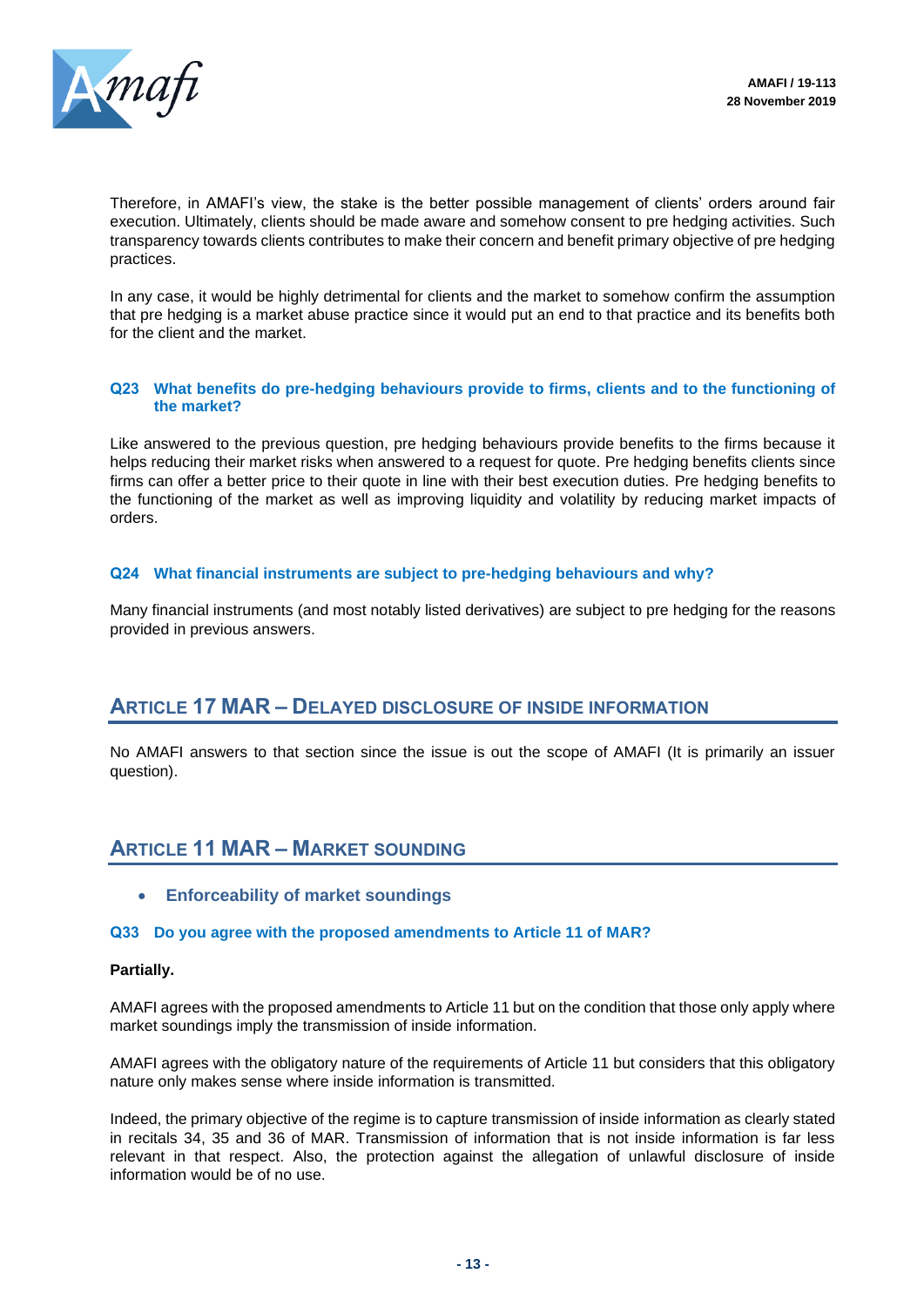

That is why we would suggest that ESMA clarify that the requirements set out in Article 11 are indeed **compulsory where inside information is passed on. In the absence of inside information, AMAFI suggests that ESMA:**

- **(i) Preferably, leave the regime optional** for DMPs who want to benefit from the protection in case their analysis concluding that there is no inside information is overturned; or – if not possible:
- **(ii) keep a binding regime but that should be lighten** considering that there is no inside information. For instance, requirements (or parts of) of Article 11(5) relating to record keeping most notably could be waived.

Similarly, AMAFI believes that it would be beneficial for the industry if ESMA could foster harmonisation in relation to administrative sanctions for non-compliance with the market sounding regime but, again, only as far as inside information is passed on.

- **Definition of market sounding and difference with other forms of interactions with potential counterparties**
- **Q34 Do you think that some limitation to the definition of market sounding should be introduced (e.g. excluding certain categories of transactions) or that additional clarification on the scope of the definition of market sounding should be provided?**

## **Yes, absolutely.**

AMAFI fully shares ESMA analysis that some limitation to the definition of market sounding should be introduced.

We have identified 4 types of needed limitations:

## **(1) Limitation needed as regards the purpose of interactions.**

AMAFI fully shares ESMA analysis that the current definition of market sounding is too broad and may cover a wide range of interactions, including in particular those **aimed at directly offering a deal or a transaction to one or more potential counterparties.** 

AMAFI wishes to share 2 examples of such situations:

## **(i) Euro PPs**

Euro private placement (Euro PP) transactions<sup>2</sup> should be explicitly excluded from the definition of market soundings<sup>3</sup>.

Euro PPs do not satisfy the definition which provides that "*communication of information, prior to the announcement of a transaction, in order to gauge the interest of potential investors in a possible transaction and the conditions relating to it such as its potential size or pricing, to one or more potential investors*". While information is indeed communicated "*prior to the announcement of a transaction*", this is not undertaken "*to gauge the interest of potential investors in a possible transaction and the conditions relating to it such as its potential size or pricing"*.

<sup>2</sup> i.e. the transactions defined by the *Charter for Euro Private Placements (Euro PP) – Industry guidance document* dated June 2014, available at [www.euro-privateplacement.com.](http://www.euro-privateplacement.com/)

<sup>3</sup> See AMAFI professional standard (*AMAFI 14-11a&b*) on market soundings, particularly §6 and Annex 1 describing the characteristics of Euro PP transactions as laid out in the abovementioned charter.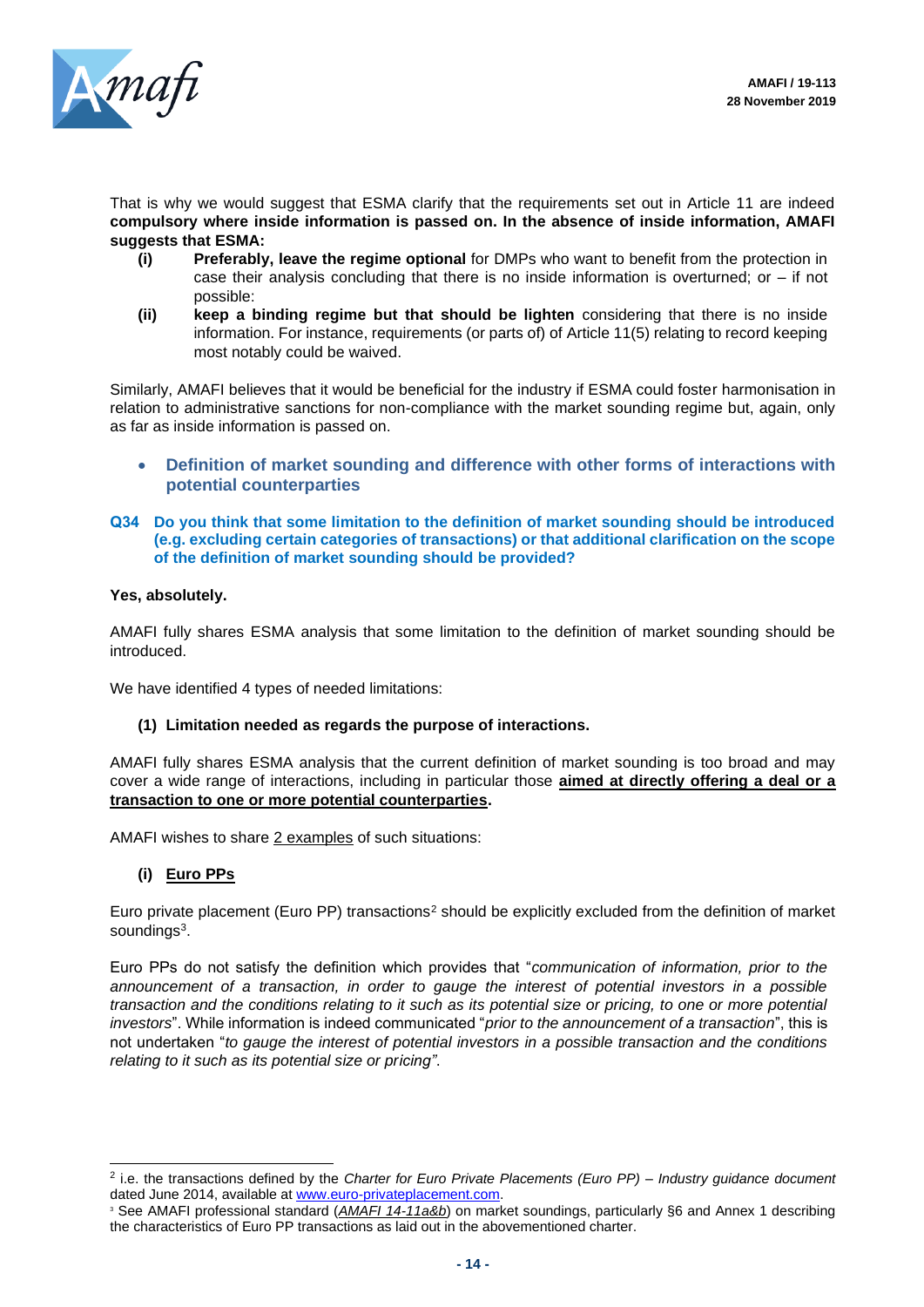

In other words, when preparing a Euro PP, the aim is not to contact a few selected investors to identify specific terms of a transaction with a view to maximising its chances of success with the many other investors to which it is to be offered, but **rather to identify potential investors with which all the terms (including contractual) of the deal may be negotiated**. Indeed, the involvement of investors once the issuer's desire to conduct a Euro PP is known is a necessary and integral part of preparing the transaction. It is only because the investors are participants in the discussions that the transaction may be put together and executed.

Discussions with investors are not aimed in any way at preparing a transaction that might be initiated whether or not the investors who are contacted acquire the securities that are ultimately issued: **interaction with investors are part of the offering process itself and make up the process of negotiating the component parts of the transaction**, including the legal terms and financial conditions<sup>4</sup> .

## **(ii) "Secondary" block trades**

Besides primary market transactions, there are situations<sup>5</sup> where an ISP might query institutional investors with a view to conducting a secondary market transaction involving a block trade or disposal of a holding. These situations fall within the scope of market soundings if they involve "*such quantity or value that the transaction is distinct from ordinary trading and involves a selling method based on the prior assessment of potential interest from potential investors*" (*MAR, Art. 11(1)b*). In some situations, those operations may be subject to the market sounding provisions (where it involves very large blocks of instruments, it may be necessary, before proceeding with the block trade itself, to sound out potential investors by passing on information about the proposed deal (such as volume, price and even identity of the seller), which could in some cases have a material impact on the price of the financial instruments in question). But other are not: ESMA<sup>6</sup> said that when, in its discussions with investors, **the professional is not trying to gauge the conditions relating to the potential size or pricing of a transaction, but actually trying to negotiate and conclude the transaction<sup>7</sup> , these actions do not qualify as market soundings**. It added that in this case, MiFID 2 provisions apply and shall not overlap with those of Article 11 of MAR.

That is why AMAFI supports the conclusion set out in SME listing package that explicitly sets out that "*communication of information to those investors for the purposes of negotiating the contractual terms and conditions of their participation in an issuance of bonds by an issuer* […] *shall not constitute a market sounding*".

We would recommend extending this statement to all issuers and not only SME issuers and **to amend article 11 to explicitly exclude from the scope of market sounding "***communication of information in order to offer a deal or a transaction to one or more potential counterparties***"**

## **(2) Limitation needed as regards the stages or the timeline of interactions.**

Again, AMAFI agrees with ESMA that depending on the various stages of the interaction, market sounding should or should not apply to interactions between DMPs and potential investors. In a nutshell, if those interactions happen at a very early stage or, on the contrary at a very late stage, it makes no sense to apply market sounding regime. Likewise, if the interactions with investors are spread out or staggered over a very long period, the regime is not fit either.

<sup>4</sup> See AMAFI professional standard (*AMAFI 14-11a&b*) on market soundings that provided that Euro PP transactions do not fall within the scope of the regulations on market soundings.

<sup>5</sup> By « secondary » block trade, AMAFI does not mean to refer to operations as placing existing securities through accelerated book building that are here assimilated to "primary" transactions.

<sup>6</sup> ESMA/2015-1455 §70.

<sup>&</sup>lt;sup>7</sup> This is the same reasoning than the one laid out before on EuroPP. The standard stated that the definition of market soundings did not extend to contact with investors within the framework of an order execution activity not intended to "*gauge the interest of potential investors in a possible transaction*" but rather to negotiate the terms of a transaction conducted directly within the framework of these discussions.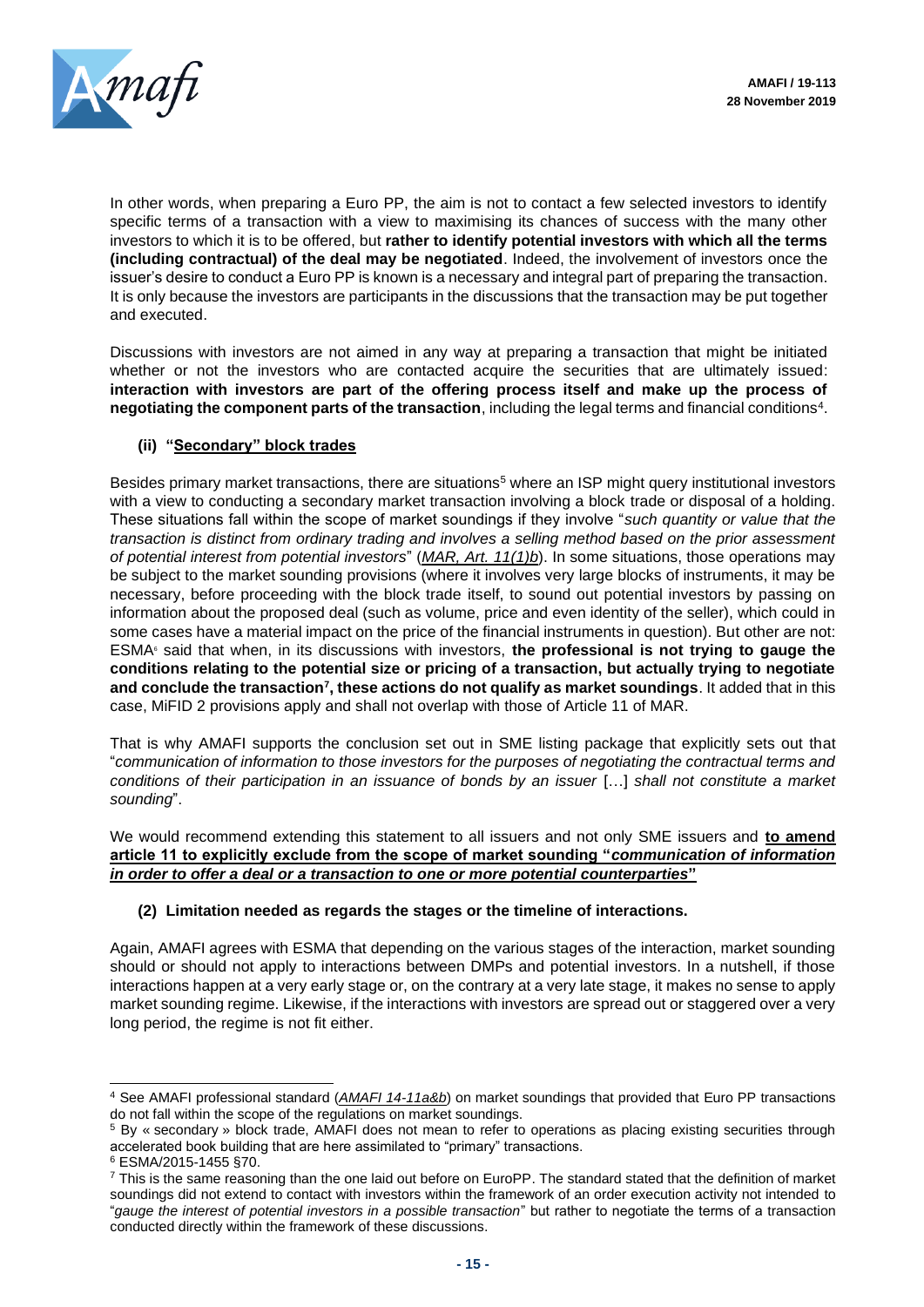

It is typically the case for Euro PP transactions as explained above. It is also true for M&As, captured by article 11(2), the conditions set out in which are very unlikely to apply in practice. This can be explained by the fact that interactions in an M&A context are too staggered over time to make the regime relevant. Also, common practises in that area are so far removed from market standard exchanges with institutional investors that it makes it very complicated for professional to apply such formal requirements as provided in MAR market sounding regime.

## **(3) Limitation needed as regards the mandate provided by the issuer.**

Another criterion from the definition of market sounding that could be improved is the one that DMPs is "*acting on behalf or on the account*» of an issuer. AMAFI believes that that condition should be emphasised in the text (for instance, like "*A market sounding comprises the communication of information, by or on behalf of a person referred to* …").

The notion of "*acting on behalf or on the account*" could also be further clarified, through level 3 texts. It could usefully be developed for instance that such mandate does not require to be in writing but that it must be firm and not only possible.

AMAFI would like to share one example where the concept of mandate is particularly relevant.

## **Securitisation transactions**

Securitisation transactions are carried out on behalf of a client (the transferor), which transfers a portfolio of assets (such as claims or bonds) to a securitisation vehicle (the issuer), which then issues debt securities. An investment firm may contact potential investors in advance about their interest in the future securities issue. In securitisation transactions, the issuer, i.e. the securitisation vehicle, is merely a means to transform the client's asset portfolio into financial securities. Accordingly, the issuer has no will of its own (since the vehicle did not exist when contact was made).

It is therefore hard to say that the firm is acting on behalf and on the account of the issuer when it contacts investors. However, it might be considered to be working on behalf and on the account of the transferor. In this case, though, the transferor on whose behalf and account the firm is acting is not an issuer, a secondary offeror of financial instruments, an emissions allowance market participant or a third party acting on behalf or on the account of one of the three parties. For this reason, these contacts do not appear to come under the scope of the MAR provisions on market soundings. That being said, confidential information that could potentially be communicated to investors during this phase shall be covered at the very least by a confidentiality agreement.

## **(4) Limitation needed as regards the nature of the financial instrument.**

AMAFI members also face issues as regards the different nature of financial instruments. If market sounding regime is relevant for financial instruments that, by nature, may involve potential inside information (later designed as "financing product"); it is not the case for some financial instruments ("investment product") where this risk does not exist. Typically, for investment products like structured securities or notes issued by investment firms ("structured EMTNs"), one may argue that given the current definition of market sounding, MAR regime could literally apply to interactions that exist prior to issuance of structured EMTNs.

Indeed, an investment firm may issue structured EMTNs that it believes may meet investor expectations. As part of this, the firm may contact investors that might be interested in these notes in order to adjust the issuance terms to reflect potential demand. Accordingly, the question arises as to whether this contact with investors comes under the market sounding rules because this type of contact appears to fall within the scope of market soundings as defined by MAR Article 11(1).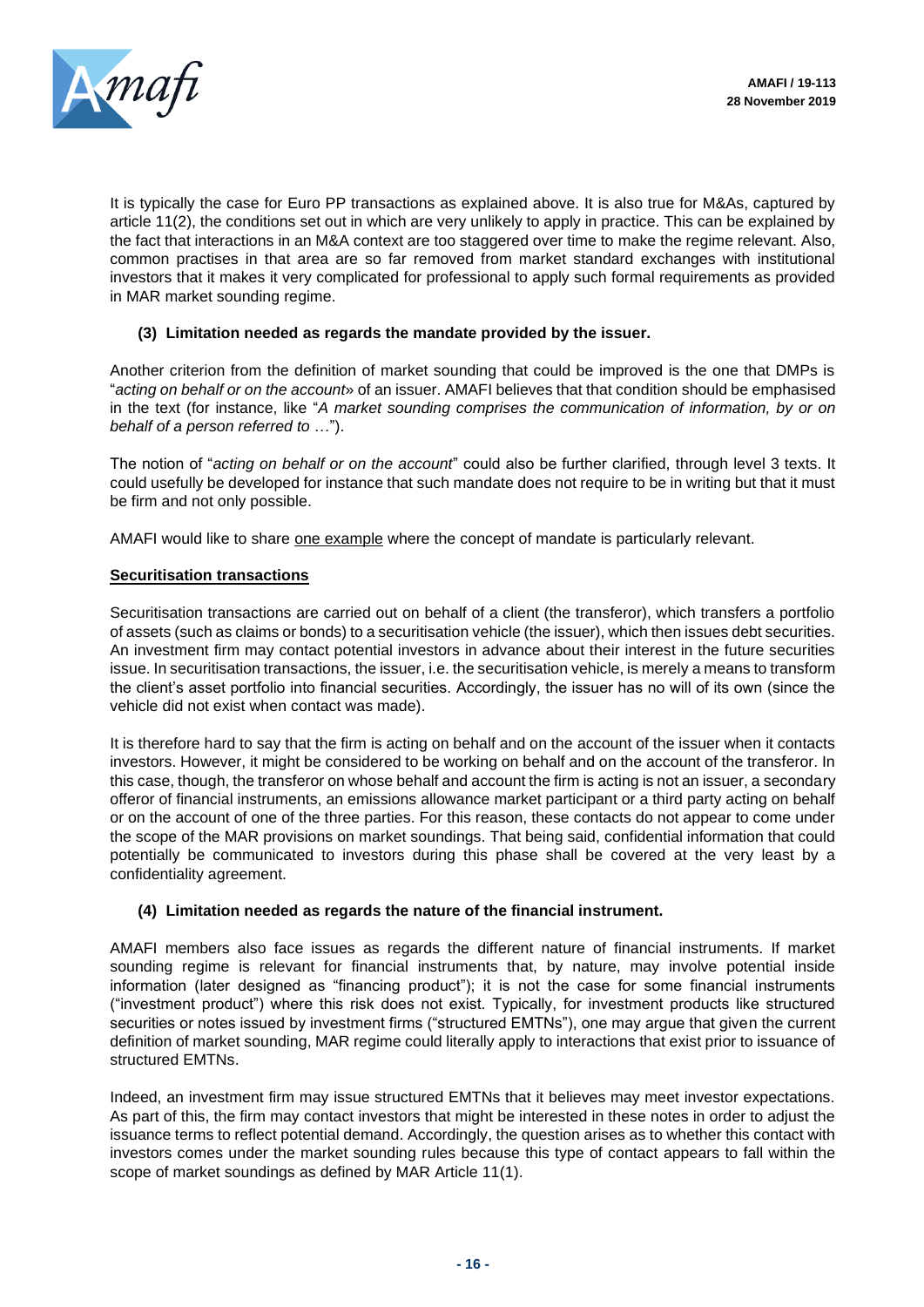

However, these situations need to be analysed in the context of MAR and the provisions governing market soundings: while the application of the sounding rules is not linked to the communication of inside information, the fact remains that the objective is to be able to detect and take effective action against situations resulting, following transmission to investors, in the use of inside information or of confidential information that is subsequently reclassified as inside information (*see MAR, Recitals 34, 35 and 36*).

The situations considered here, though, involve saving products rather than financing products. While for the latter there is a genuine risk that inside or confidential information about the issuer could be transmitted, it is hard to see how this could be the case for the issuance of a saving product such as a structured EMTN, since it has no other objective than to facilitate marketing with respect to investor expectations.

Further confirmation that the market sounding framework does not apply to saving products is provided by the fact that the European co-legislators never intended this to be the case. On the contrary, they exclusively targeted investment products, as evidenced by the following two MAR recitals: market soundings "*are a highly valuable tool to gauge the opinion of potential investors, enhance shareholder dialogue, ensure that deals run smoothly, and that the views of issuers, existing shareholders and potential new investors are aligned"* (*MAR, Recital 32*). "*Examples of market soundings include situations in which the sell-side firm has been in discussions with an issuer about a potential transaction,*[…]*; where an issuer intends to announce a debt issuance or additional equity offering and key investors are contacted by a sellside firm and given the full terms of the deal to obtain a financial commitment* […] *"* (*MAR, Recital 33*).

Based on that, there does not appear to be any reason why market sounding rules should apply to contact with investors aimed at adjusting the issuance terms for structured EMTNs to ensure that these products match investor needs as closely as possible. That is why AMAFI **recommends adding a recital in level 1 text explicitly clarifying such exclusion.** 

#### **Q35 What are in your view the stages of the interaction between DMPs and potential investors, from the initial contact to the execution of the transaction, that should be covered by the definition of market soundings?**

As per our answer to the previous question, AMAFI agrees with ESMA that depending on the various stages of the interaction, market sounding should or should not apply to interactions between DMPs and potential investors. In a nutshell, if those interactions happen at a very early stage or, on the opposite at a very late stage, it makes no sense to apply market sounding regime. Likewise, if interactions with investors are spread out or staggered over a very long period, the regime is not fit.

Stages of the interaction between DMPs and potential investors that should not be covered by the definition of market soundings are:

- Where there is no communication of information:
- After transaction announcement;
- Where the purpose is not to gauge investor interest and/or
- Where the interaction is by a person other than the issuer or a third party acting on its behalf.

Stages of the interaction between DMPs and potential investors depend as well on the nature of the financial instruments concerned. An absolute answer cannot be provided and the DMP shall ensure an ex ante casuistic approach to know when to implement the market sounding rules in a relevant way.

#### **Q36 Do you think that the reference to "prior to the announcement of a transaction" in the definition of market sounding is appropriate or whether it should be amended to cover also those communications of information not followed by any specific announcement?**

Yes, we believe that the reference to "*prior to the announcement of a transaction*" in the definition is appropriate. Otherwise, it would capture interactions that should not be considered as market soundings.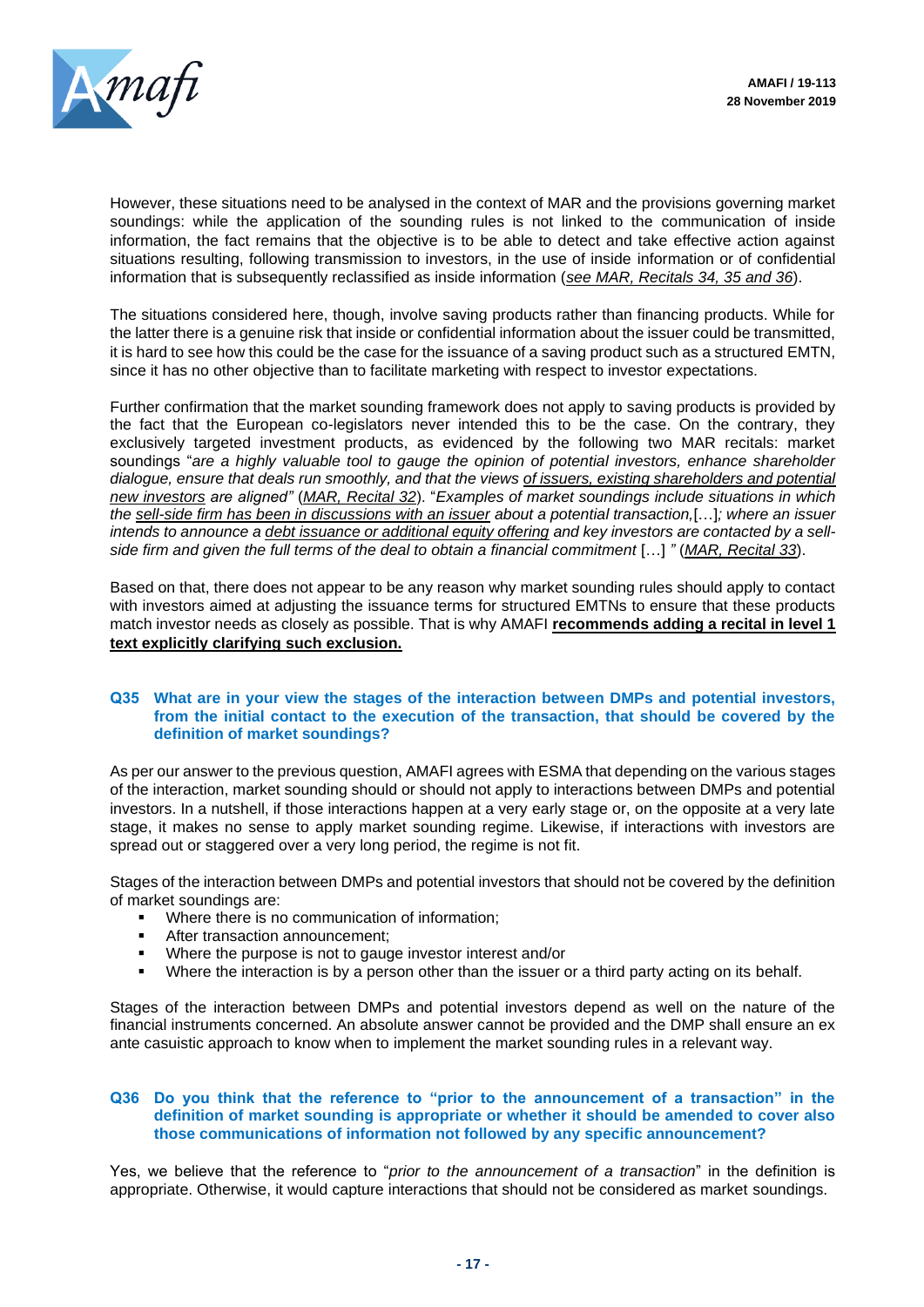

It is further important that condition of "*prior to the announcement*" should not be interpreted in a restrictive way.

The notion of "announcement" here is meant to include any way of making the principle of the transaction public, by providing for instance the main characteristics of the transaction and an indicative or forecasted timeline. AMAFI wishes to share one example below:

## **Pilot fishing / Early looks meetings**

Pilot fishing or – more usually now called "early look meetings" - is a technique used during initial public offerings (IPOs) whereby an ISP advising the issuer suggests that the company's management meet with selected investors to tell them about the issuer's business and position relative to other firms in the sector.

Initial public offerings (IPOs) on a regulated market have the peculiarity of involving, by definition, securities that are initially unlisted (and have not yet been the subject of a request for admission to trading). Accordingly, the first question that needs to be asked is: do these transactions fall within the scope of MAR as defined by Article 2? In the absence of securities that are listed or for which a request has been made for admission to trading on a market covered by MAR, inclusion in the scope of MAR may occur only if the conditions of Article  $2(1)$  (d) are satisfied<sup>8</sup>, i.e. there are listed financial instruments within the issuer (or its group) that have an effect on or whose own price depends on the price of the instruments offered within the IPO. This type of situation is relatively common in the mid/large cap universe, but remains highly exceptional among small caps, leading many IPOs to be excluded from the scope of MAR and hence from the scope of market soundings.

However, if the answer to the first question is yes and the proposed transaction falls within the scope of MAR, because say the issuer has issued listed bond securities or because it is the subsidiary of a listed company, it becomes necessary to consider the specific conditions relating to the application of market sounding rules defined in MAR Article 11(1) and in particular, the condition of "*prior to the announcement*"

Early look meetings during IPOs – at least as common practice in France - are made **only after a press release announcing the forthcoming operation, along with its main characteristics and an indicative or forecasted timeline**. Therefore, interactions with investors during those meetings are not made *prior to the announcement of a transaction* but actually after. As such, early look meetings do not and should not fall within the scope of market soundings.

Anyway, the notion of "*announcemen*t" is sufficiently wide to include any form of publicity of a transaction.

• **Simplification of the market sounding procedures and requirements**

#### **Q37 Can you provide information on situations where the market soundings regime has proven to be of difficult application by DMPs or persons receiving the market sounding? Could you please elaborate?**

As developed in our answers below, the most problematic situations are:

- Euro PP transactions where the regime should not apply
- Early looks meetings likewise
- M&A operations, as captured by Article 11(2), that should be removed.

Also, generally speaking, **for all market soundings where there is no inside information** (as outlined in our answer to Q33) the regime has proven to be too burdensome and this probably explains why an increased number of investors no longer wish to participate in market soundings which is detrimental to the efficient functioning of the market.

<sup>8</sup> *MAR, Art. 2.1 (d)*: "*This Regulation applies to the following [...] d) financial instruments not covered by point (a), (b) or (c), the price or value of which depends on or has an effect on the price or value of a financial instrument referred to in those points, including, but not limited to, credit default swaps and contracts for difference"*.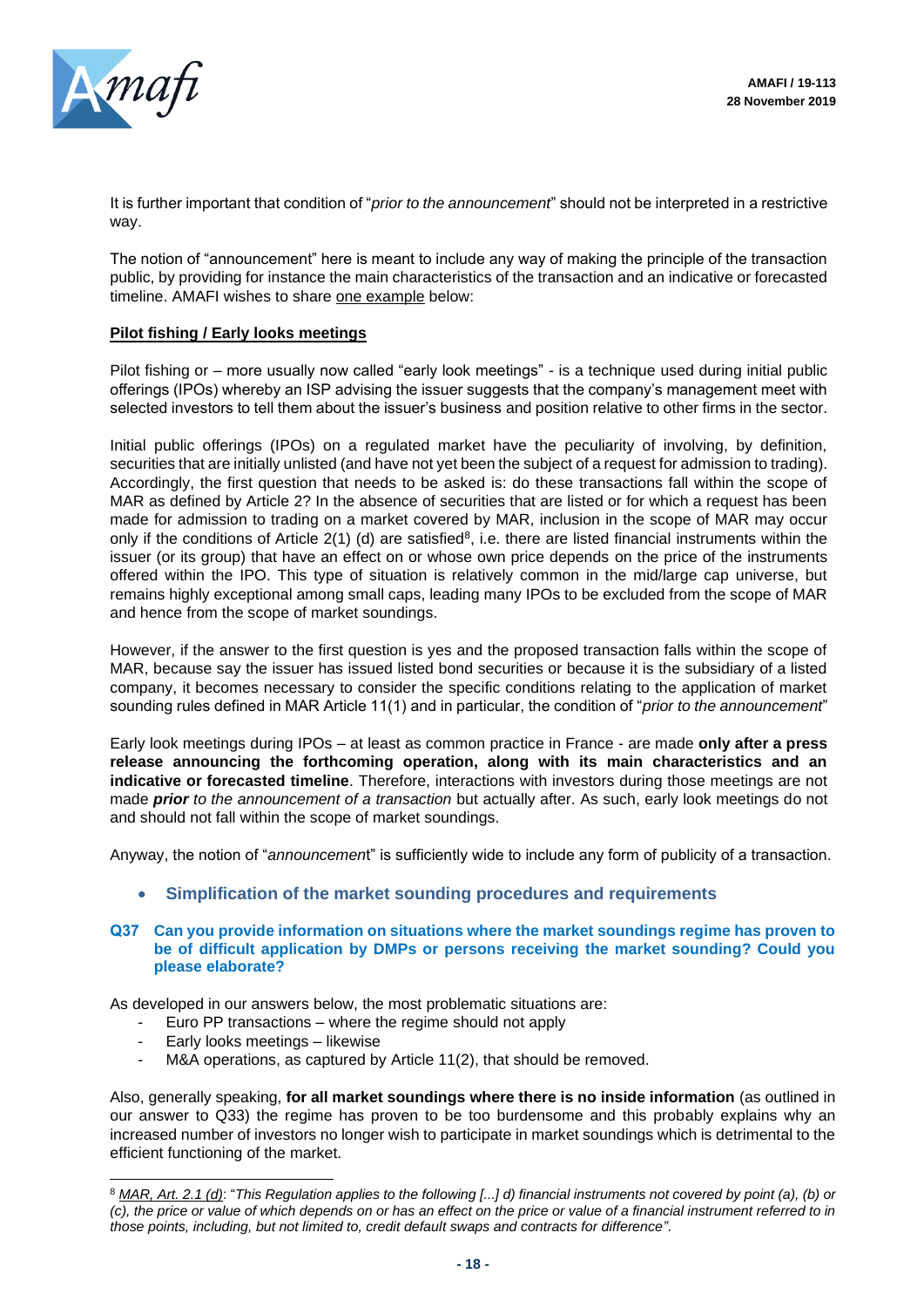

#### **Q38 Can you provide your views on how to simplify or improve the market sounding procedure and requirements while ensuring an adequate level of audit trail of the conveyed information (in relation to both the DMPs and the persons receiving the market sounding)?**

Like ESMA, AMAFI believes that the **cleansing procedure** is one of the most problematic requirements.

To make it work in practice, investment firms have no choice but to take huge risks by assessing that the information will cease to be inside information at the end a pre-determined period of time even though one can never guarantee that it will indeed be the case for failed or parked transactions.

At the very least, the regime could be amended to remove such obligation if the transaction is confirmed, in order to reduce the administrative burden of DMPs. It has no value for persons receiving market soundings since they are necessary well aware that and when the transaction is made public.

In that respect, paragraph 6 of Article 11 could be removed or, alternatively, reduce to cases where the information ceases to be inside information before the transaction is made public.

Finally, AMAFI considers that there is room for **simplifying record keeping requirements**, again especially needed for soundings in the absence of inside information.

\*\*\*

## **Conclusion on needed limitations in the definition of Market Soundings**

AMAFI believes that limitations to the definition of market sounding should be introduced as regards to:

- (i) the purpose of interactions with potential investors and,
- (ii) reaffirm the principle of a mandate provided by an issuer (or assimilated)

(AMAFI proposes amendments of Article 11 below to that end)

but also:

- (iii) the stage or the timeline of such interactions, and
- (iv) take into account the nature of financial instrument.

As to possible and welcome amendments to Article 11 of MAR, AMAFI suggests the following:

#### Article 11 **Market soundings**

1. A market sounding comprises the communication of information, **made by or on behalf of a person referred to in point (a), (b) or (c)**, prior to the announcement of a transaction, in order to gauge the interest of potential investors in a possible transaction and the conditions relating to it such as its potential size or pricing, to one or more potential investors by:

(a) an issuer;

(b) a secondary offeror of a financial instrument, in such quantity or value that the transaction is distinct from ordinary trading and involves a selling method based on the prior assessment of potential interest from potential investors;

(c) an emission allowance market participant; or

(d) a third party acting on behalf or on the account of a person referred to in point (a), (b) or (c).

#### **A market sounding does not comprise the communication of information relating to a transaction or a deal aimed at offering a deal or a transaction to one or more potential counterparties**.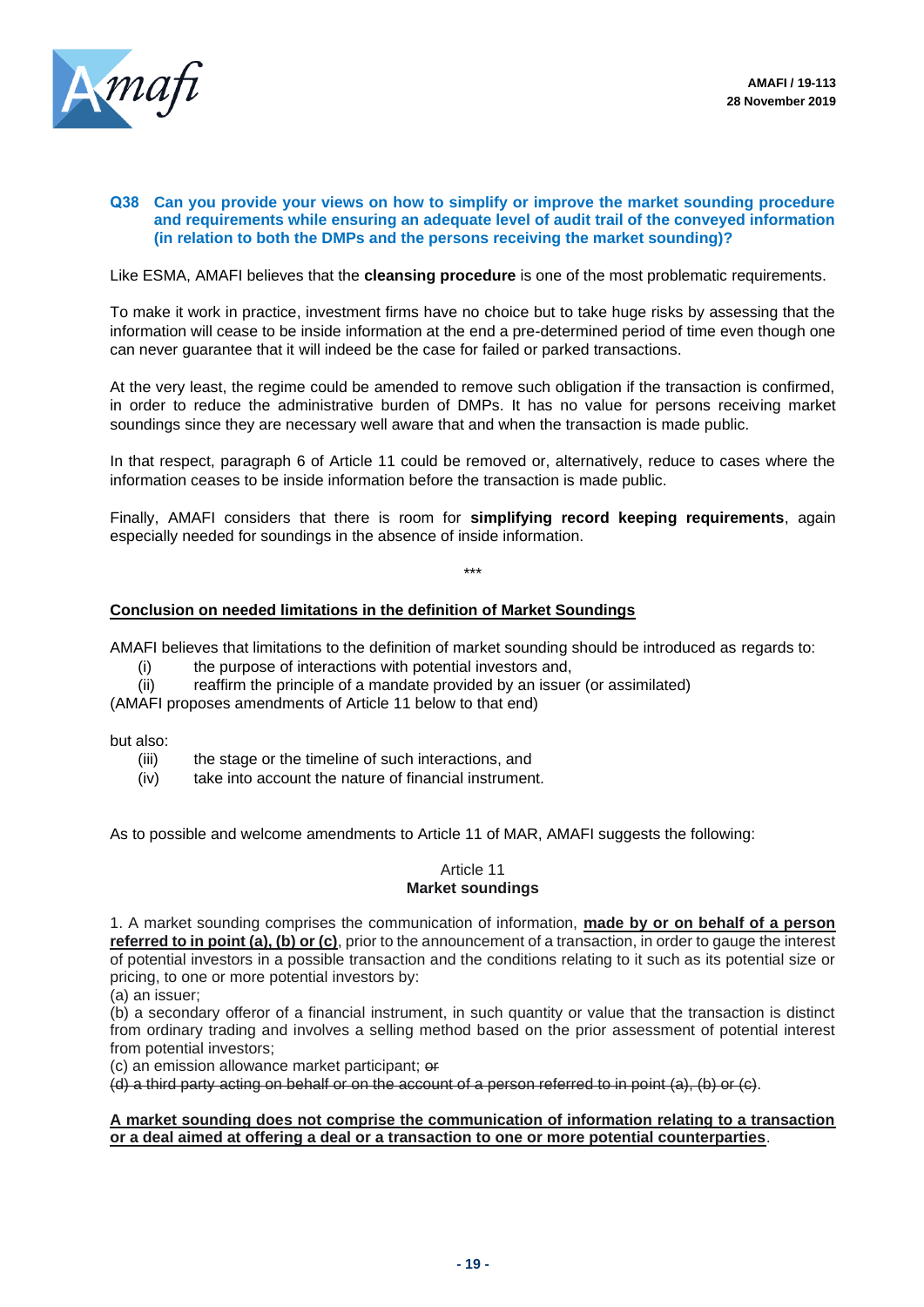

2. Without prejudice to Article 23(3), disclosure of inside information by a person intending to make a takeover bid for the securities of a company or a merger with a company to parties entitled to the securities, shall also constitute a market sounding, provided that:

(a) the information is necessary to enable the parties entitled to the securities to form an opinion on their willingness to offer their securities: and

(b) the willingness of parties entitled to the securities to offer their securities is reasonably required for the decision to make the takeover bid or merger.

## […]

5. For the purposes of paragraph 4, **and provided that the market sounding will involve the disclosure of inside information**, the disclosing market participant shall, before making the disclosure:

(a) obtain the consent of the person receiving the market sounding to receive inside information;

(b) inform the person receiving the market sounding that he is prohibited from using that information, or attempting to use that information, by acquiring or disposing of, for his own account or for the account of a third party, directly or indirectly, financial instruments relating to that information;

(c) inform the person receiving the market sounding that he is prohibited from using that information, or attempting to use that information, by cancelling or amending an order which has already been placed concerning a financial instrument to which the information relates; and

(d) inform the person receiving the market sounding that by agreeing to receive the information he is obliged to keep the information confidential.

6. Where information that has been disclosed in the course of a market sounding ceases to be inside information according to the assessment of the disclosing market participant, the disclosing market participant shall inform the recipient accordingly, as soon as possible.

The disclosing market participant shall maintain a record of the information given in accordance with this paragraph and shall provide it to the competent authority upon request.

**OR**

**6. Where information that has been disclosed in the course of a market sounding ceases to be inside information, before the transaction is made public, according to the assessment of the disclosing market participant, the disclosing market participant shall inform the recipient accordingly, as soon as possible.**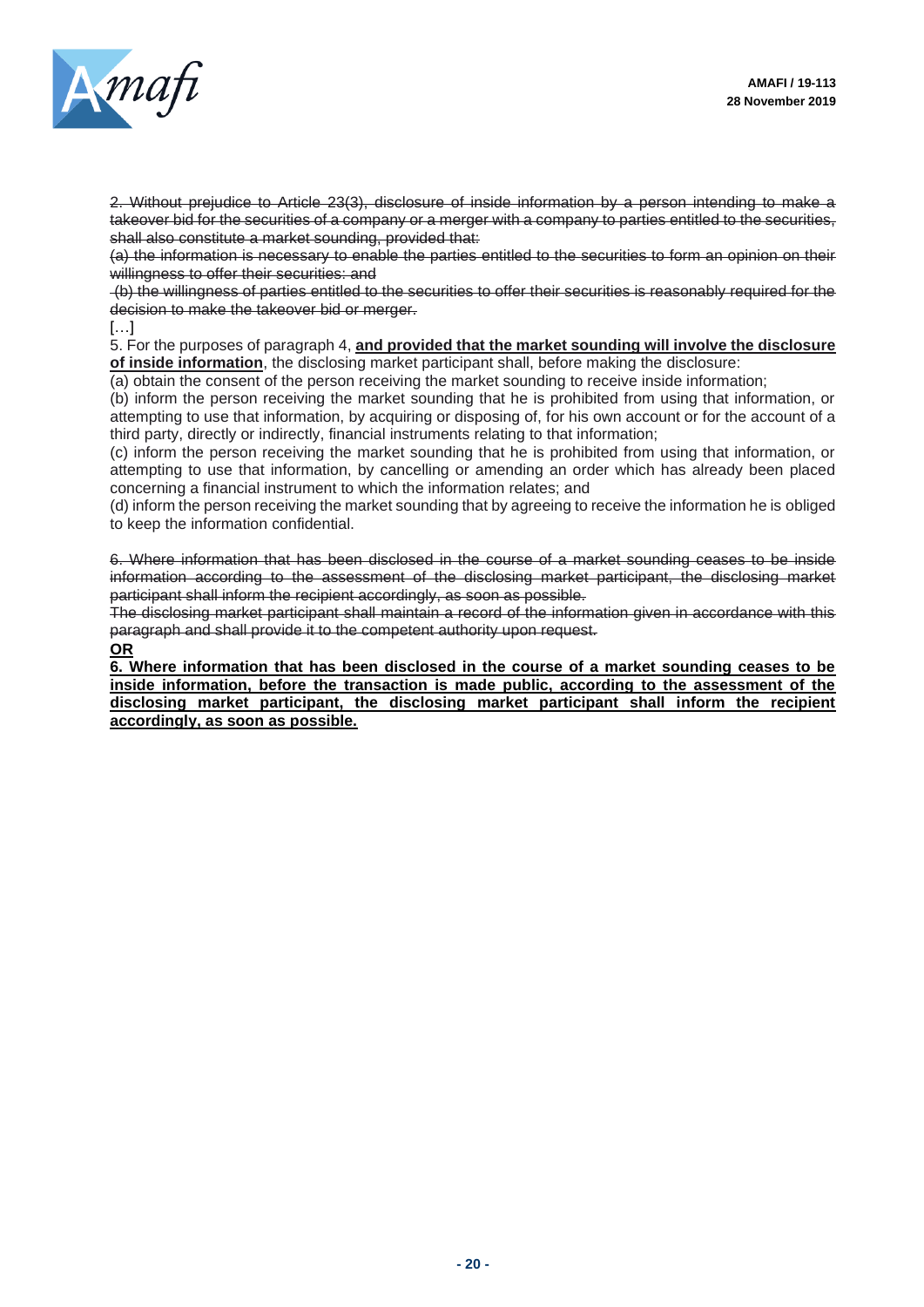

## **ARTICLE 18 MAR – INSIDER LIST**

- **Usefulness of insider lists**
- **Q39 Do you agree with ESMA's preliminary view on the usefulness of insider list? If not, please elaborate.**

**Yes.**

AMAFI agrees with ESMA's view considering that insider lists are a useful tool to monitor insider information as well as for investigating possible market abuse infringements.

However, we do believe that some adjustments are necessary to make the system less burdensome both for issuers and persons acting on their behalf like investment firms ("ISP") and more efficient (see our answers below).

- **Content of the insider lists**
	- ✓ *Actual access versus potential access to inside information*
- **Q40 Do you consider that the insider list regime should be amended to make it more effective? Please elaborate.**

**Yes.**

AMAFI believes that insider list regime should be amended to make it more effective.

We fully share ESMA's view considering that insider lists should only include persons who effectively accessed a piece of inside information and not those who could have done that. Indeed, such approach lead to an "inflation" in the number of persons included with negative consequences like increasing the issuer/ISP requirements to notify each insider, to monitor - where relevant - personal transactions of those so-called "insiders" and ultimately reduce the effectiveness as well as the relevancy of the insider lists for NCAs.

On the other hand, one may argue that if ISPs are keen on including only actual insiders and not all potential insiders (e.g., staff from IT, legal, risks and compliance and/or controllers), it must be clarified as well that they should not be required to perform dedicated monitoring to ensure that those potential insiders really did not receipt the information. In other words, NCAs should not be able to blame an ISP who did not put on its insider list someone who did not receive the information through usual legitimate channel but who had access to it and decided on its own to retrieve it (and acted on it). Otherwise, it could be considered too risky for the ISP not to include those potential insiders. Indeed, AMAFI members outline that in a context of increasing digitalisation and development of clouds, it became more difficult to avoid that some people may have access to information that they are not supposed to have. Therefore, it would be useful to initiate a more in-depth and collective analysis on this question, with ESMA and NCAs, and considering IT and new technologies context, so as to provide sufficient comfort to market participants to that respect.

#### **Q41 What changes and what systems and controls would issuers need to put in place in order to be able to provide NCAs, at their request, the insider list with the individuals who had actually accessed the inside information within a short time period?**

AMAFI understand that this question address 2 issues: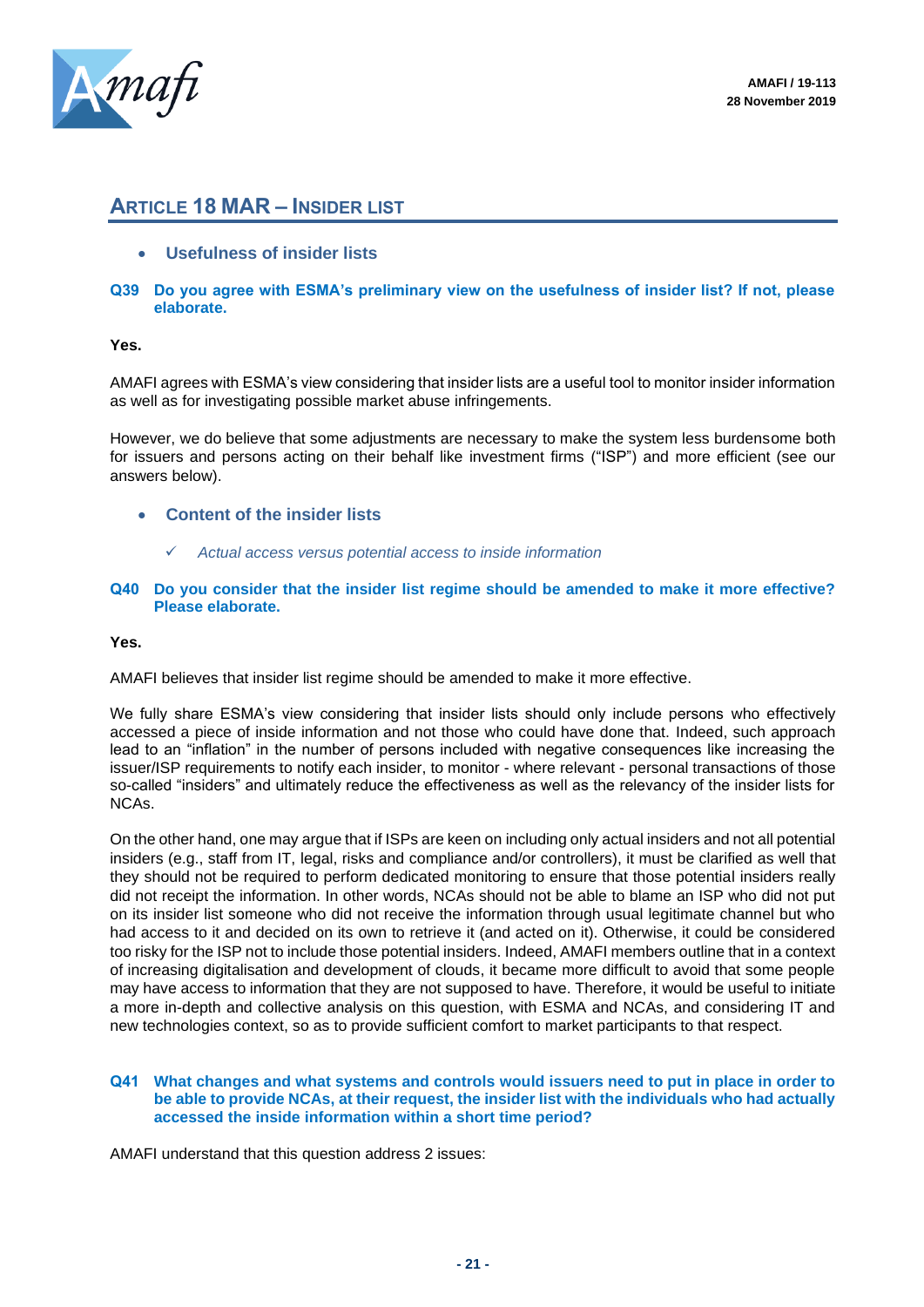

(1) Ensure that only actual insiders are included in insider lists

Like developed above, AMAFI agrees with ESMA that changes in MAR insider list regime are welcome to clarify that only actual – and not all potential – insiders are to be included in insider lists (and provided that further comfort is provided to ISPs in that respect).

(2) Ensure that insider lists are provided to NCAs within a short time period (by SME issuers?)

In AMAFI's view, insider lists are already provided within a short time period by ISPs.

As far as the regime for SME is concerned, AMAFI believes that adjustments of MAR requirements for such issuers are indeed welcome.

However, on the particular issue of insider lists, considering the interconnection between insider lists of issuers and those of persons acting on their behalf, consequences of those adjustments for the latest remain somehow unclear : how the ISP who advise a SME issuer on a operation implying inside information is supposed to draw and maintain a full insider list in compliance with the current regime if the issuer itself is not and will not include the ISP in his insider list ?

- ✓ *Further clarification of which persons should be subject to the obligation to draw up and maintain insider lists*
- **Q42 What are your views about expanding the scope of Article 18(1) of MAR (i.e. drawing up and maintain the insider list) to include any person performing tasks through which they have access to inside information, irrespective of the fact that they act on behalf or on account of the issuer? Please identify any other cases that you consider appropriate.**

Even if AMAFI does not have an opinion on impacts for auditors and notaries, we may fear some negative consequences with widening too much the scope of persons supposed to draw insider lists.

The current definition of MAR has the merit to set up a clear scope of the requirement: that the person should act on behalf or an account of the issuer.

Otherwise, the risk is that issuers may feel comfortable to share insider information with a wider range of persons considering that they will draw insider lists and therefore mitigate the risk of undue transmission of the information. Also, it would increase significantly the tasks of NCAs to identify all those persons and retrieve their insider lists. At the end, it is unclear if such measure would really improve the effectiveness of the regime.

✓ *The role of the permanent insider section*

#### **Q43 Do you consider useful maintaining the permanent insider section? If yes, please elaborate on your reasons for using the permanent insider section and who should be included in that section in your opinion.**

**Yes,** AMAFI considers useful maintaining the permanent insider section as long as it remains optional.

Within some investment firms for instance, a few people have always access to inside information, irrespective of their operational role in a particular transaction: for example: top management and compliance staff. On the other hand, some people may have access, on a "need to know" basis, to inside information on one transaction because they will take a part to it. To monitor in an efficient way the circulation of inside information, it is necessary to maintain the possibility to separate permanent insiders and event-based insiders.

Also, this section helps reducing the burdensome of drawing and maintaining insider lists.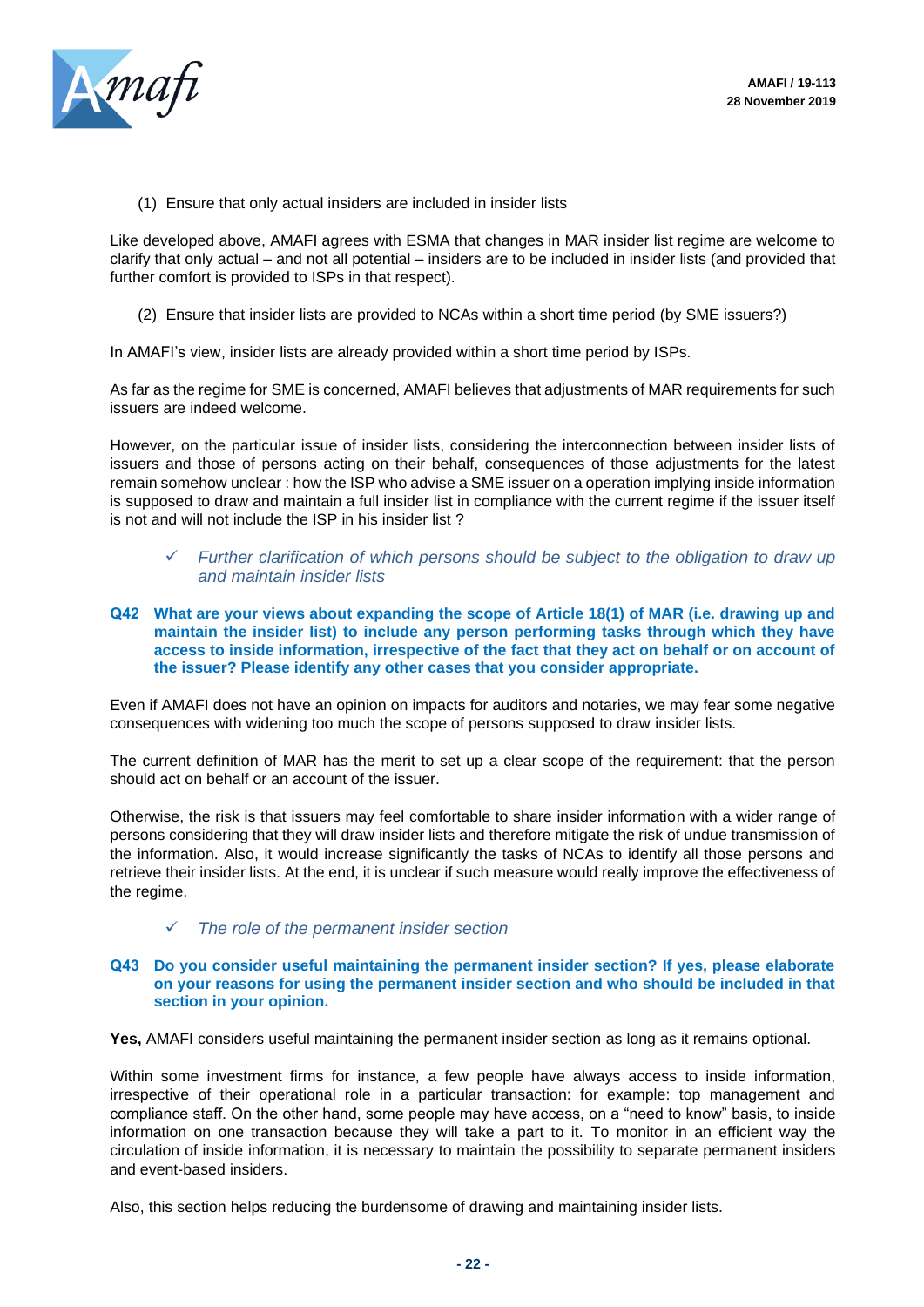

Lastly, since the section is optional anyway, AMAFI does not see any negative effect to keep it in the future new regime but in removing it.

✓ *Reduction of the administrative burden for issuers regarding insider lists*

#### **Q44 Do you agree with ESMA's preliminary view?**

**Yes, AMAFI fully supports the need to reduce the administrative burdensome for insider lists but not only for issuers, for ISPs as well.** 

#### **AMAFI agrees with the proposal to amend Article 18 to specify that lists should only include one contact natural person for each relevant legal person.**

That means that issuer will be able to include, for example, the name "Firm A" for the ISP A advising him on the operation (and M. X, as the natural contact person within Firm A) but without detailing each person from staff within Firm A that had access of inside information. Those persons will already be included in Firm A's insider list. Conversely, Firm A's insider list will not include each natural person within the Issuer that had access to inside information but only "Issuer" (and M. Y, as the natural contact person for the Issuer).

This point is also relevant for managing personal data ISP are facing with MAR insider lists (see our answer to next question below).

#### **Q45 Do you have any other suggestion on the insider lists that would support more efficiently their objectives while reducing the administrative work they entail? If yes, please elaborate how those changes could contribute to that purpose.**

#### **Yes, we do.**

Another suggestion that would support more efficiently insider lists' objectives while reducing administrative work would be **to remove some compulsory fields of the template provided in Annex I** of Implementing Regulation 2016/347 that are highly difficult to maintain all the time in all insider lists for all insiders.

**Fields like "***Date of birth***", "***National Identification Number***", "***Personal telephone numbers***" and "***Personal full home address***" are personal data** and such sensitive to retrieve and maintain in insider lists. First those data are burdensome to retrieve and keep up to dated. For some individuals, especially located outside UE, there is an issue of a potential conflict between MAR and data privacy requirements. Also, even for individuals located within UE, some employees may refuse to provide some personal data (personal phone number for example). Those issues outline the difficulty to complete and maintain permanently fields with personal data.

Provided that NCAs confirm that those fields are really necessary for their market abuse investigations (?), it should be outlined that only a relatively minor number of insider lists drawn by ISP are actually requested by NCAs. Therefore, a solution could be to only require adding those fields and data at NCAs actual requests. In other words, ISPs would not have to maintain full insider lists with those last fields all the time (but only the 7 first columns).

In AMAFI's view there is nothing in MAR legislation anyway requiring insider's personal data to be stored in specific insider lists IT systems and therefore preventing personal data from being stored in two different sites or information systems. AMAFI believes that ISPs are free to keep these data in a dedicated IT system for insider lists or in the HR system, for example. If this option is taken, however, the ISP must still be able to quickly provide the regulator with all the information required pursuant to MAR.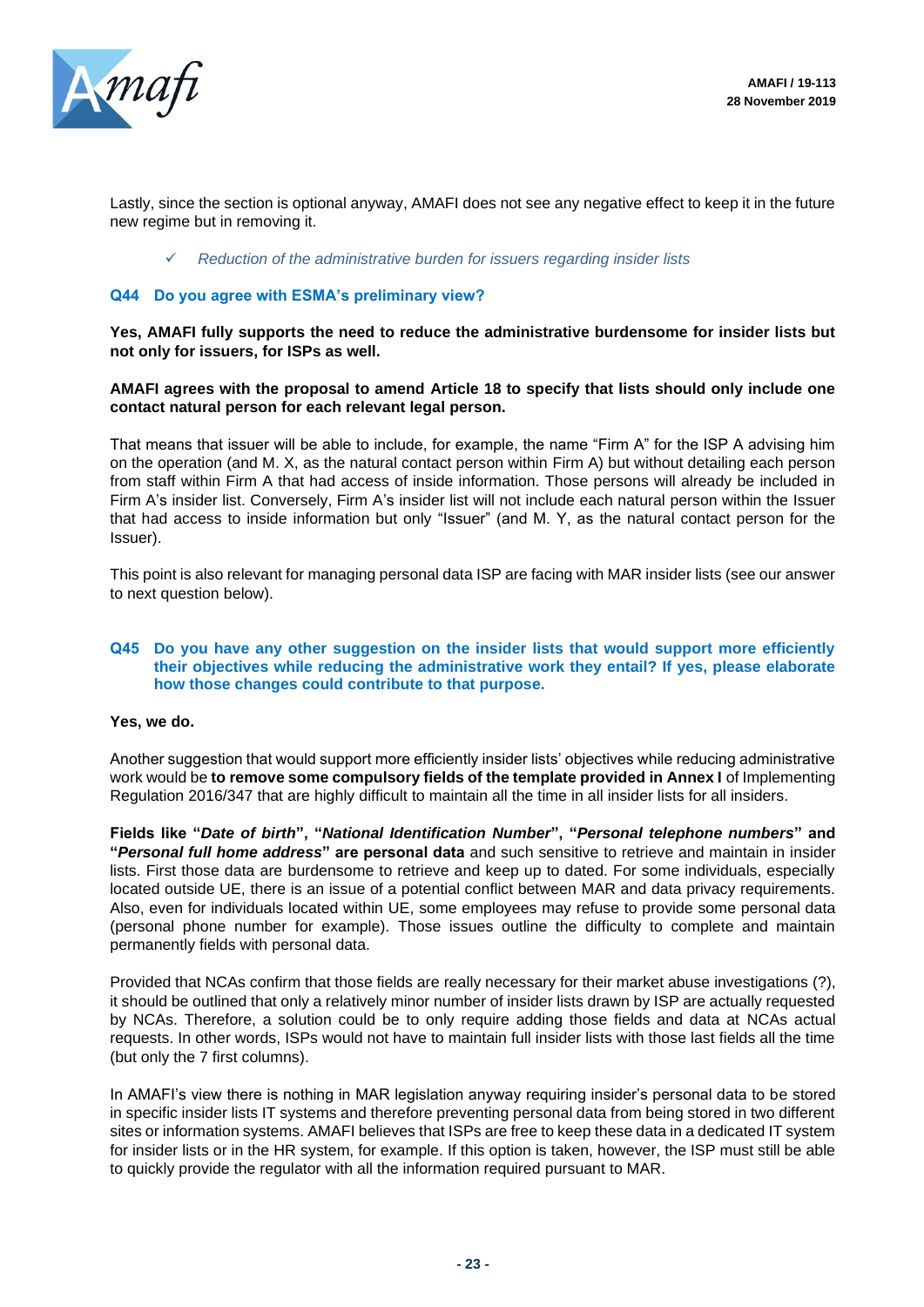

In all cases, it should be clarified somehow that where the ISP cannot be held liable for being unable to provide the NCA some of those personal data, provided that there is evidence of its efforts to obtain this information or the barriers under local law that prevent it from accessing such information.

## **ARTICLE 19 MAR – MANAGERS' TRANSACTIONS**

No AMAFI answer on questions relating to that section since the issue is out the scope of AMAFI (It is primarily an issuer question); except for Q55 to 57, for issuers are credit institutions or investment firms.

#### **Q55 Please provide your views on extending the requirement of Article 19(11) to (i) issuers, and to (ii) persons closely associated with PDMRs. Please indicate which would be the impact on issuers and persona closely associated with PDMRs, including any benefits and downsides.**

AMAFI sees no benefits on extending the requirement of article 19 (11) to issuers and further agrees with ESMA's views on the number of downsides.

Indeed, as ESMA points out, trading prohibitions for issuers would prohibit issuers to finance and refinance themselves during the closed period through securities issuances, particularly for investment firms and credit institutions whose securities are listed. Issuers will not be able to provide secondary market on its own securities during the closed period and therefore drastically limit on-going refinancing of credit institutions, most notably through program issuance of structured product (Medium Term Notes and shortterm paper programs). Indeed, for structured products, the issuer is the only liquidity provider. With such prohibition, he will no longer be able to perform securities buy backs during closed periods. This will have material adverse impacts on the issuer itself and investors.

Also, one may argue that relevant staff involved in those activities of structured product issuance do not have access by nature to inside information, by virtue of (i) organizational measures like information barriers, (ii) internal procedures managing conflicts of interest and (iii) internal processes against undue circulation of inside information. If by exception or inadvertently that would be the case, then issuers would apply articles 14 and 15.

#### **Q56 Likewise, AMAFI does not believe that this prohibition should be extended to persons closely associated with PDMRs since they are difficult to identify and much less likely to hold inside information prior to the publication of financial results than the PDMRs. We are of the view that since persons closely associated with PDMRs are already subject to (i) insiders dealing prohibition and (ii) notification disclosures of Article 19(1), there is no need to impose any further restrictions to protect market integrity.**

To avoid undue restrictions on certain closely associated persons, we are of the view that the scope of transactions conducted "*indirectly*" by a PDMR should be narrowed only to transactions conducted by legal entities which are directly or indirectly controlled and managed by such a PDMR.

- **Exemptions to the application of the closed period requirement**
- **Q57 Provide your views on the extension of the immediate sale provided by Article 19(12)(a) to financial instruments other than shares. Please explain which financial instruments should be included and why.**

No comment.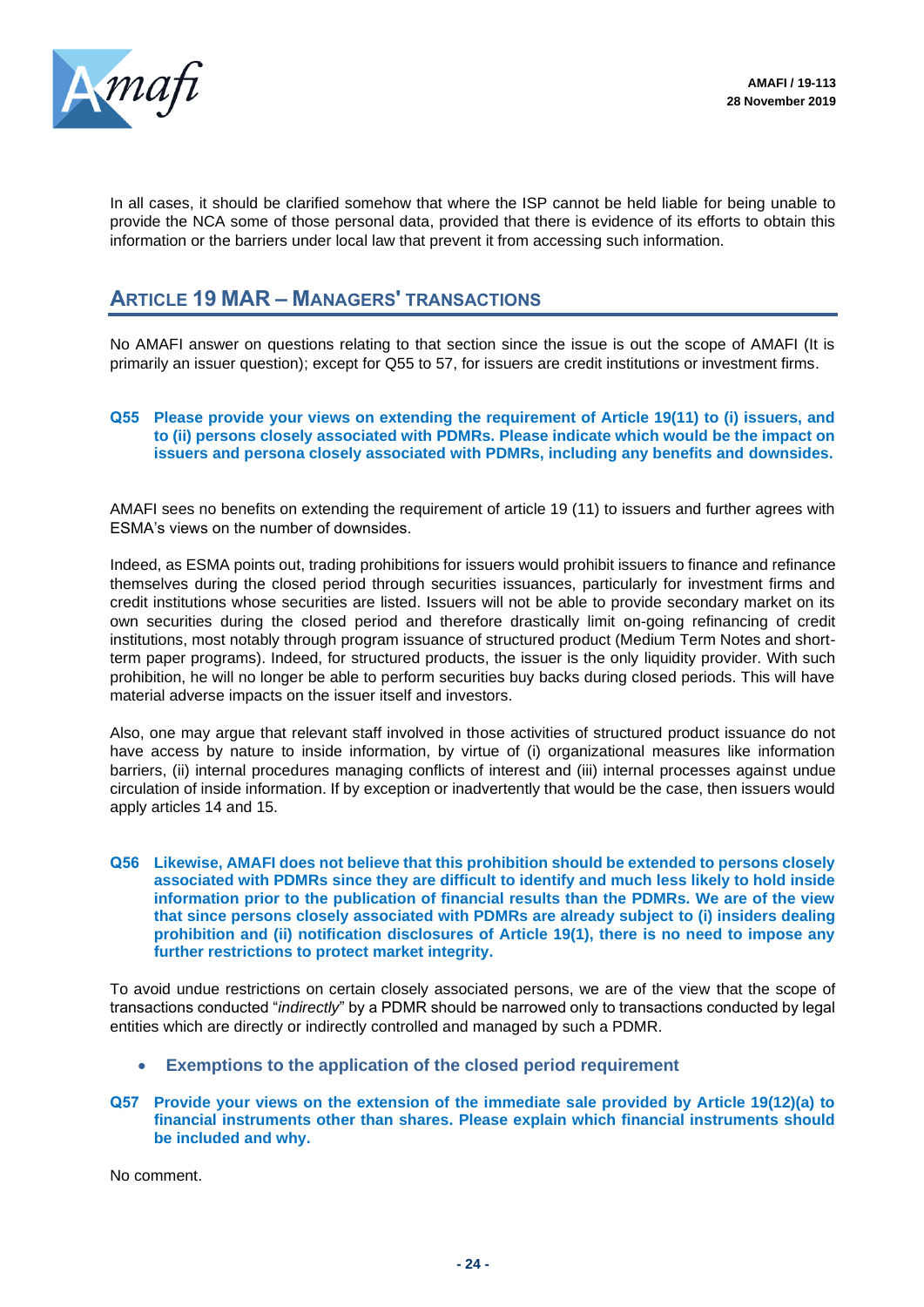

#### **Q58 Please provide your views on whether, in addition to the criteria in Article 19(12) (a) and (b), other criteria resulting in further cases of exemption from the closed period obligation could be considered.**

With respect to the exemption in Article 19(12)(b) we would like to clarify the scope covered by the following terms:

- "*qualification or entitlement of shares*": it should be clarified that this notion includes the exercise of a right to receive shares as dividend payment (e.g. scrip dividends). Indeed, the period during which PDMR can exercise their right to receive payment of dividends in share may occur during a blackout period. One can infer from Article 19(11) that such PDMR cannot exercise their right to receive the payment of a dividend in shares which we believe is unfair and creates an unjustified restriction. We believe that insider dealing prohibition is sufficient to ensure market integrity. Indeed, if a PDMR is in possession of an inside information, it will not exercise its option to receive the dividend in shares.
- "*transactions where the beneficial interest in the relevant security does not change*": we believe that the wording should expressly include the pledge or another form of security interest over shares.

## **MAR AND COLLECTIVE INVESTMENT UNDERTAKINGS (CIUS)**

No AMAFI answer on questions relating to that section since the issue is out the scope of AMAFI (It is primarily an issue for asset managers).

## **COMPETENT AUTHORITIES, MARKET SURVEILLANCE AND COOPERATION**

- **Establishment of an EU framework for cross-market order book surveillance**
	- ✓ *ESMA's initial considerations as regards the cross-market order book surveillance framework*
- **Q66 Please provide your views on the abovementioned harmonisation of reporting formats of order book data. In addition, please provide your views on the impact and cost linked to the implementation of new common standards to transmit order book data to NCAs upon request. Please provide your views on the consequences of using XML templates or other types of templates.**

**AMAFI fully supports of the setting up of a framework permitting the cross-market order book surveillance**. Indeed, it would really improve the capacity of NCAs to detect market abuse cases at the benefit of the well-functioning of the market and public confidence.

As it is stated in the CP, the first step to achieve this goal is to harmonise formats for providing order book data to NCAs. AMAFI agrees with ESMA that the harmonisation should be based on the ISO 20022 methodology and on the use of XML templates in accordance with this methodology.

As a trade association, AMAFI is not in the capacity to assess whether a daily reporting (on all the order book or a subset of the order book) or an ad-hoc transmission mechanism would be preferable and to measure the cost linked to each solution.

That being said, here is no doubt that the new regime will incur additional costs for trading venues that, at the end of the day, will be supported by their members.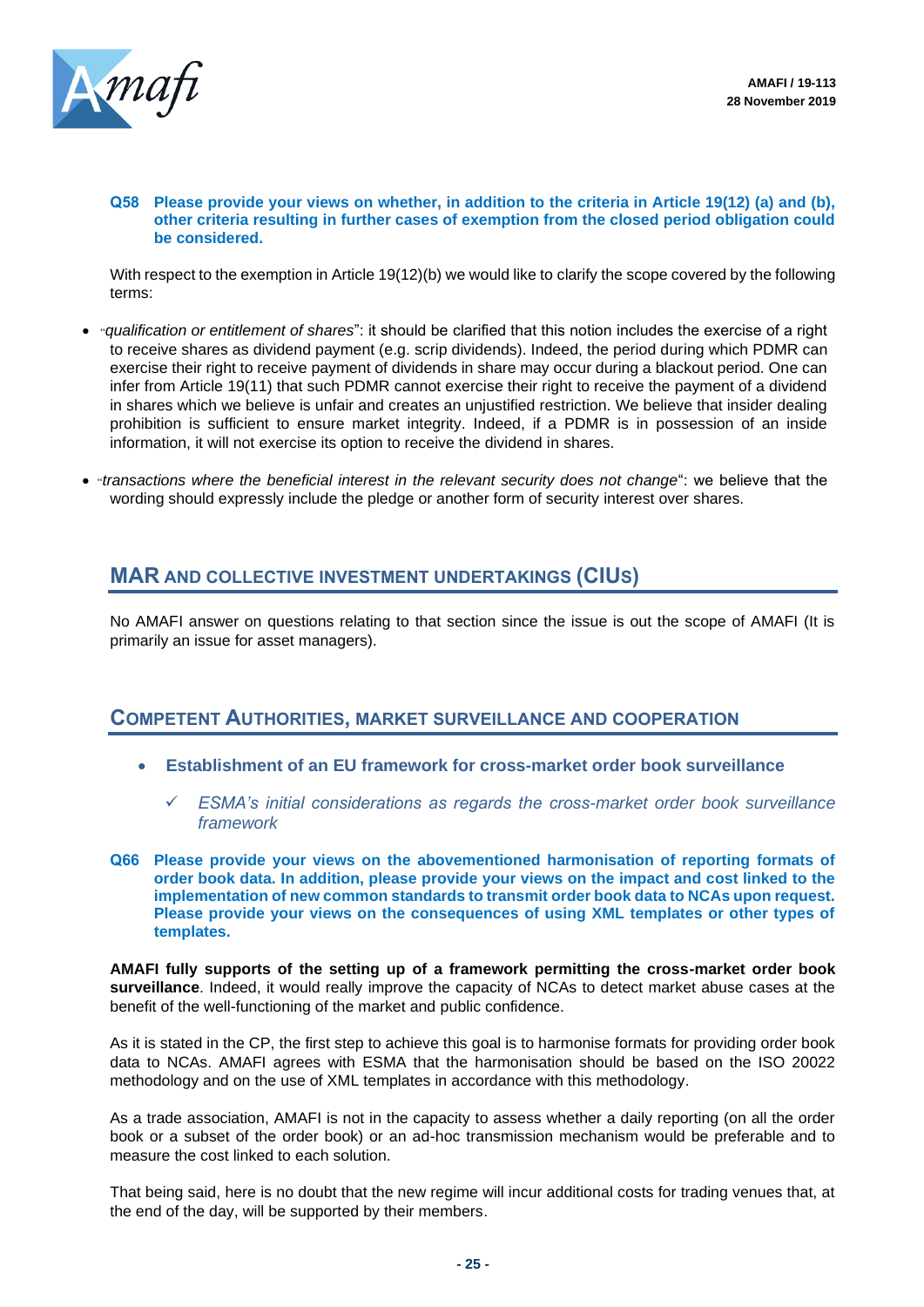

To mitigate the overall costs of the new requirement, and having in mind that the cross-market order book surveillance will give NCAs a powerful tool to detect market abuse cases, AMAFI is of the view that ESMA and the Commission should **consider to reduce the constraints set up in article 16 paragraph 2 of MAR** (REGULATION (EU) No 596/2014) when orders or transactions are placed or executed on a trading venue. This suggestion is made as well considering that with regulatory reform that took place since 2003, especially MiFID II/MiFIR, NCAs are now far more equipped in terms of data reported and surveillance systems that it would make sense to reassess the role of investment firms in the detection of market manipulation, to gain in efficiency and reduce the overall costs of such surveillance for the whole industry.

**Q67 Please provide your views on the impact and cost linked to the establishment of a regular reporting mechanism of order book data.**

See our response on Q66.

**Q68 In particular, please: a) elaborate on the cost differences between a daily reporting system and a daily record keeping and ad-hoc transmission mechanism; b) explain if and how the impact would change by limiting the scope of a regular reporting mechanism of order book data to a subset of financial instruments. In that context, please provide detailed description of the criteria that you would use to define the appropriate scope of financial instruments for the order book reporting.**

See our response on Q66.

• **Cum/ex and multiple withholding tax reclaim schemes**

#### **Q69 What are your views regarding those proposed amendments to MAR?**

Like pointed out in "the ESMA's report", "*the terms "integrity of the market" is commonly understood as a reference to the sound and orderly functioning of the financial market (threatened by breaches of financial legislation such as market manipulation and insider dealing). In this respect, in abstracto, the practices described above, even if they were considered illegal under tax law, per se do not necessarily threaten the integrity of the market*". It further ads that if "*On the other hand, and depending on the concrete circumstances of each case, one may find that large-scale, long running tax schemes which are fraudulent, and which are perpetuated through the financial markets, can create disorderly markets or can result in abusive market practices and can therefore have harmful consequences to the integrity of the market*", it recognises that "*At this stage, based on information available to ESMA, no direct connections between these tax practices and disorderly markets or abusive market practices has however emerged*".

On that basis, AMAFI disagrees with the affirmation in § 312 of MAR review report that "*such schemes may have negative impacts on the integrity of the financial markets*" and rather considers that, as today, no genuine demonstration have been made to conclude that cum/cum practises do represent a threat to the integrity of the financial markets that needs to be addressed through MAR.

Whereas MAR objective is - and should be focusing on - prevention of market abuse and preservation of the integrity of the market, **we do not support the proposal to amend MAR to extend powers of NCAs to investigate and sanction behaviours beyond insider dealing and market manipulation**. Similarly, we disagree with the proposal that NCAs should use their MAR or MIFID surveillance tools to do so and to the proposal of granting them power to issue sanctions.

We believe that it is of utmost importance that NCAs should focus on effectively combat market abuse. AMAFI considers that such extension of their scope would be detrimental to the efficiency of their surveillance (also conditioned to their means and resources).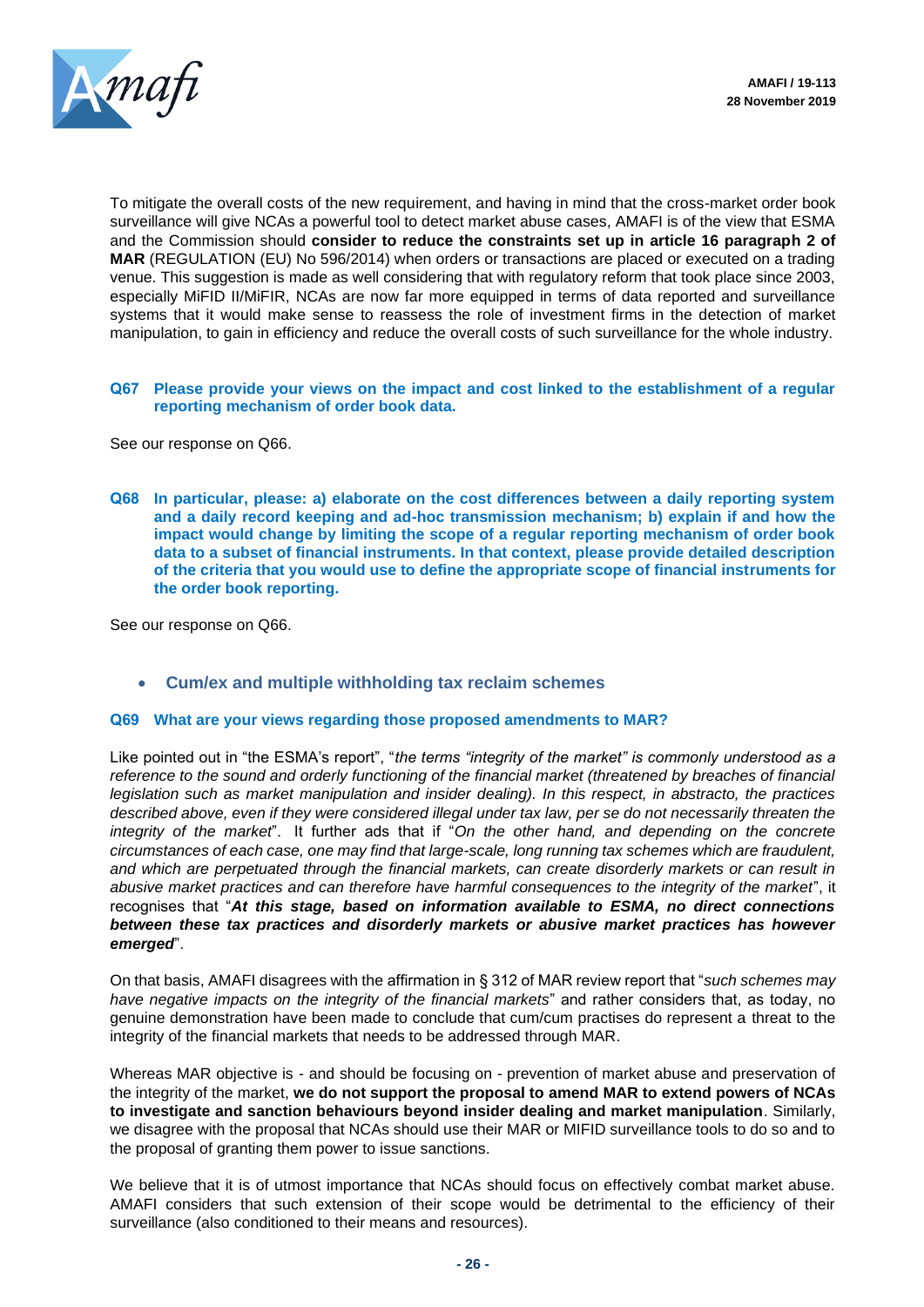

It could also lead to divergences between NCAs to what is or should be considered as "unfair behaviours" beyond what we *know* constitutes market abuse and at the end, detrimental to the level playing field across UE, and so, contrary to MAR objective.

In addition, it cannot be overlooked that the concern identified here is already taken into account in various Member States through anti money laundering framework.

However and considering the issue involved, **AMAFI does not object to the proposal of granting the NCAs the possibility to cooperate and share information with tax authorities upon request across the EU**, but rather outlines, again, that it should not deflect NCAs away from their primary task to combat effectively market abuse.

## **SANCTION AND MEASURE**

• **Appropriateness of introducing common rules on the need for all MSs to provide administrative sanctions for insider dealing and market manipulation**

## **Q70 Are you in favour of amending Article 30(1) second paragraph of MAR so that all NCAs in the EU have the capacity of imposing administrative sanctions? If yes, please elaborate.**

Under its MAD review, the EC identified that the sanctioning regimes in place in Member states "*foster regulatory arbitrage and impair the ultimate objectives of market integrity and transparency*" as far as financial services are concerned.

One of the aims of MAR was therefore to establish a harmonised set of administrative sanctions and measures. However, Article 30(1)(2) of MAR provides that Member States may decide not to lay down rules for administrative sanctions where the infringements are already subject to criminal sanctions in their national law.

The ESMA report does however raise the question of the effectiveness of criminal proceedings in the countries which exercised this option – we indeed note that only Germany imposed criminal sanctions for market abuse in the year 2017, meaning conversely that no sanctions were imposed at all in Denmark, Finland, Ireland and Poland for market abuse.

In order to reduce the risk of regulatory arbitrage, there should be a fully harmonised base of administrative sanctions/ measures across the EU, especially if the intention is to facilitate their cross border enforcement – an option should nevertheless still be given to Member states in order not to breach the *ne bis in idem* principle, for instance by providing that criminal sanctions and administrative sanctions of a criminal nature may not be applied to the same offence.